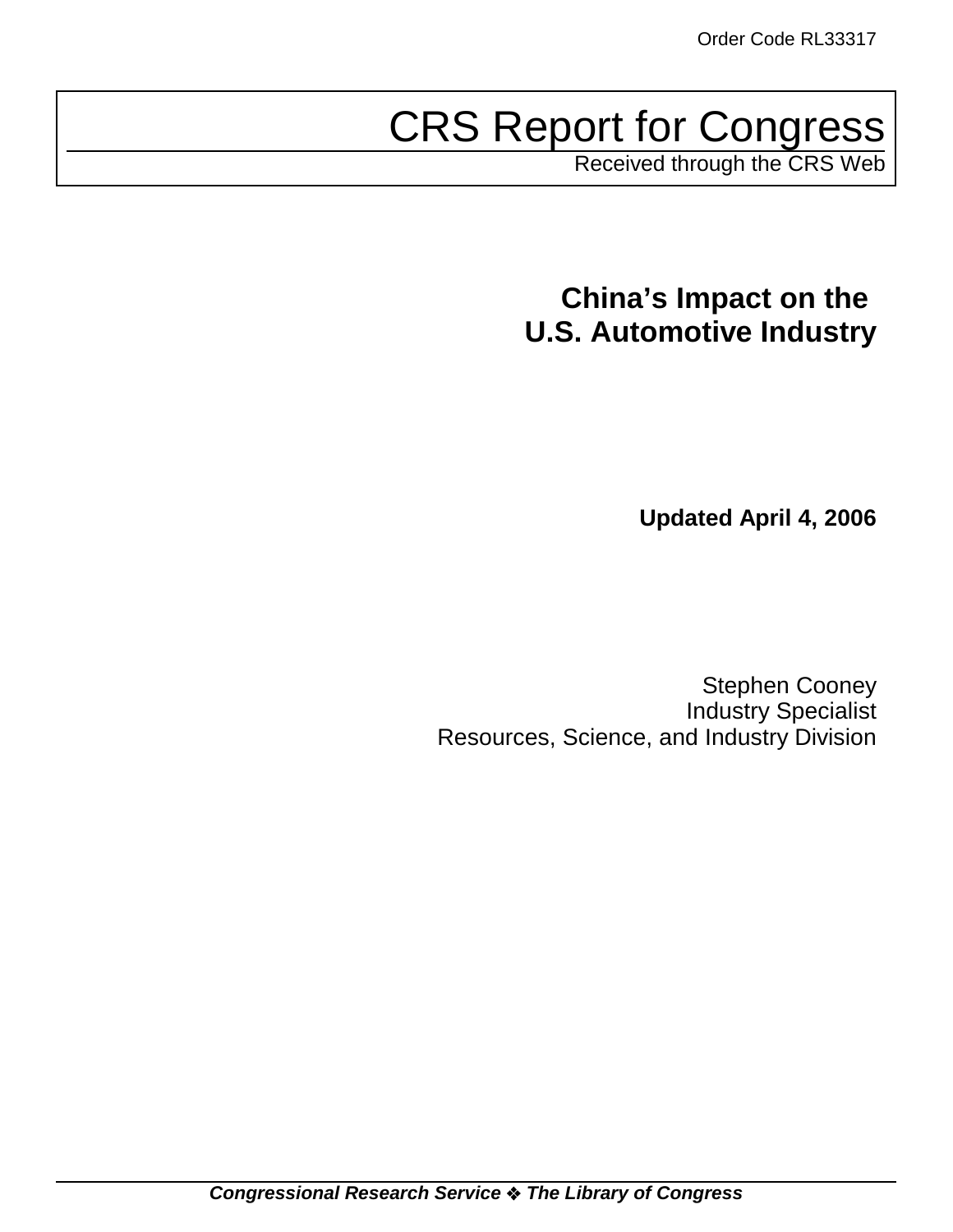# China's Impact on the U.S. Automotive Industry

#### **Summary**

China is both the fastest growing motor vehicle market and the fastest growing vehicle producer. Output and sales have grown from less than two million vehicles annually before 2000 to nearly six million vehicles in 2005. In the number of vehicles that it manufactures China has passed Korea and France, is on pace to overtake Germany, and would then trail only the United States and Japan. A disproportionate share of China's output has always been heavy vehicles, but since 2000, China's growth has been led by the increase in passenger cars. They now account for about half of China's production.

China exports or imports few motor vehicles: less than 200,000 of each. Exports are growing much more rapidly than imports and are mostly light trucks shipped to developing country markets in Asia, Africa and the Middle East. China's industry has developed extensively with the aid of foreign direct investment, unlike those of Korea and Japan. This investment has been from major international automobile manufacturers, led by General Motors (GM), that are unlikely to promote Chinese exports in competition with their own products in other markets. As a consequence, the Chinese companies that have expressed an interest in exporting cars are those who are less dependent on such cooperation and may struggle to meet safety and emission standards in industrial countries. Most experts do not see a high volume of exports from China into these markets in the near future.

By contrast, Chinese auto parts exports are already making inroads into the United States. While U.S. motor vehicle trade with China was insignificant in 2005, the United States imported \$5.4 billion in parts from China, while it exported about one-tenth of that amount. China accounted for about 6% of U.S. auto parts imports in 2005, but the amount has quadrupled since 2000. Many of these imports are aimed at the aftermarket, as most of what China now exports to the U.S. market are standard products such as wheels, brake parts and electronics. But with high rates of investment in China by the leading U.S. manufacturers of both cars and parts, major companies such as GM look to increase sourcing from China.

The Bush Administration has noted that the new Chinese auto policy announced in 2004 eliminated practices not compatible with China's commitments as a member of the World Trade Organization (WTO). However, this policy maintains a limit of no more than 50% ownership by any foreign investor in a motor vehicle manufacturing joint venture in China. Moreover, the Administration has filed a WTO case alleging discriminatory Chinese application of tariffs on automotive parts.

Congress has been concerned with broad policies giving Chinese exporters unfair trade advantages. The Senate approved a bill, added as an amendment to other legislation, that would place a high tariff on Chinese imports unless China revalues its pegged exchange rate (S. 295). Further action has been postponed on this measure. Legislation to allow U.S. producers to bring countervailing duty cases against Chinese firms subsidized by their government has been approved in the House (H.R. 3283), and a new law has tightened rules against trade in counterfeited goods (P.L. 109-181). This report will not be updated.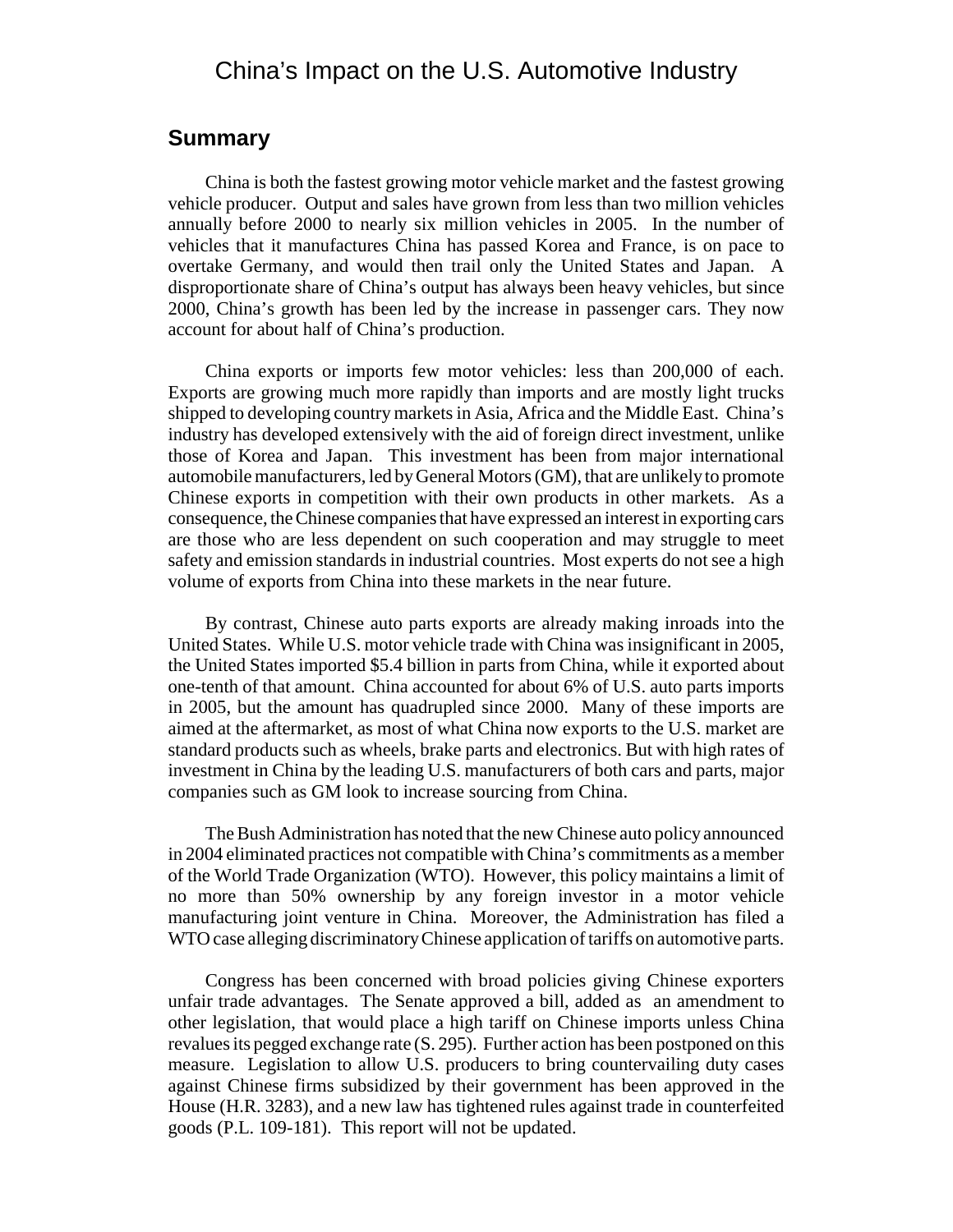# **Contents**

| Administration Focus on Chinese Auto Sector Commitments  18 |
|-------------------------------------------------------------|
|                                                             |

# **List of Figures**

# **List of Tables**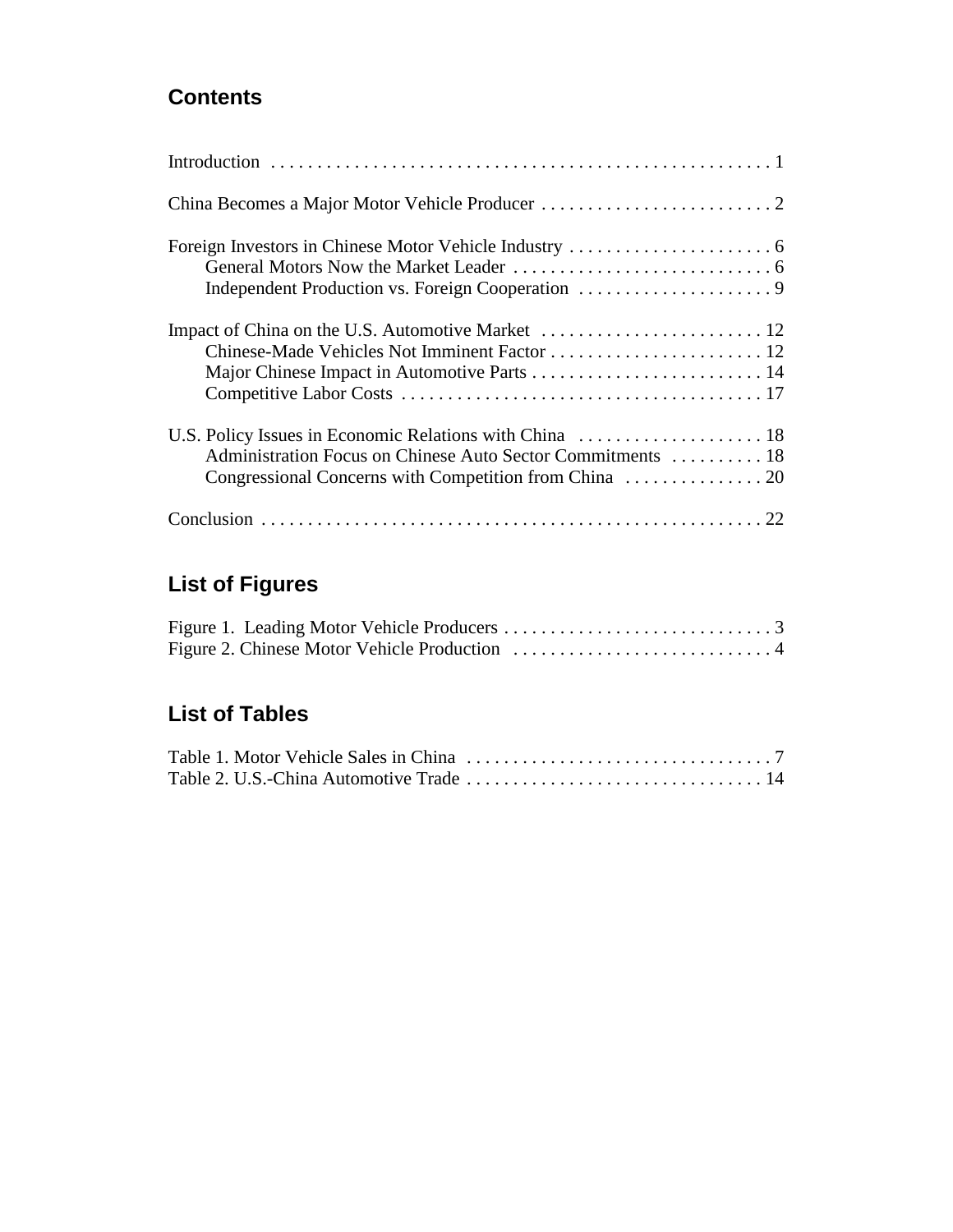# China's Impact on the U.S. Automotive **Industry**

# **Introduction**

The modernization of China's economy may be the world's most transforming development in the early twenty-first century. Within this process, the growth of China's automotive industry may be the most important development in the automotive sector since Henry Ford developed the assembly line process for manufacturing cars and changed the product from a convenience item for wealthy consumers to a nearly essential component of everyday life in industrial economies.

There have been three key aspects so far to the evolution of the Chinese automotive industry:

- The spectacular growth in volume of the Chinese automotive industry in recent years. In 2005, China produced nearly five times as many motor vehicles as in the early 1990s. With annual production nearing six million vehicles, it is on pace to overtake Germany as the third largest national vehicle producer, and would trail only the United States and Japan in total vehicle output.
- Partnerships with major industrial country motor vehicle manufacturers. Chinese products are increasingly sophisticated because of this technological cooperation. An active government policy has economically liberalized the Chinese automotive industry in some key respects, but it requires foreign manufacturers to undertake joint ventures with Chinese partners in order to obtain market access. The stated goal of the Chinese government is to achieve a market dominated by a limited number of internationally competitive joint venture assemblers, supplied by local parts manufacturers, producing to world standards.
- The most significant impact on domestic U.S. industry may be in automotive parts. While U.S.-China trade in motor vehicles is very limited, and likely to remain so, U.S. exports and imports of automotive parts to and from China have grown rapidly since 2000, albeit from a very low base.

Congress and the Bush Administration have not taken any steps to impede the growth of China's automotive sector or U.S.-China automotive trade. However, Congress and the Administration have expressed concerns about the conditions under which U.S. manufacturers must compete with Chinese firms in China and in global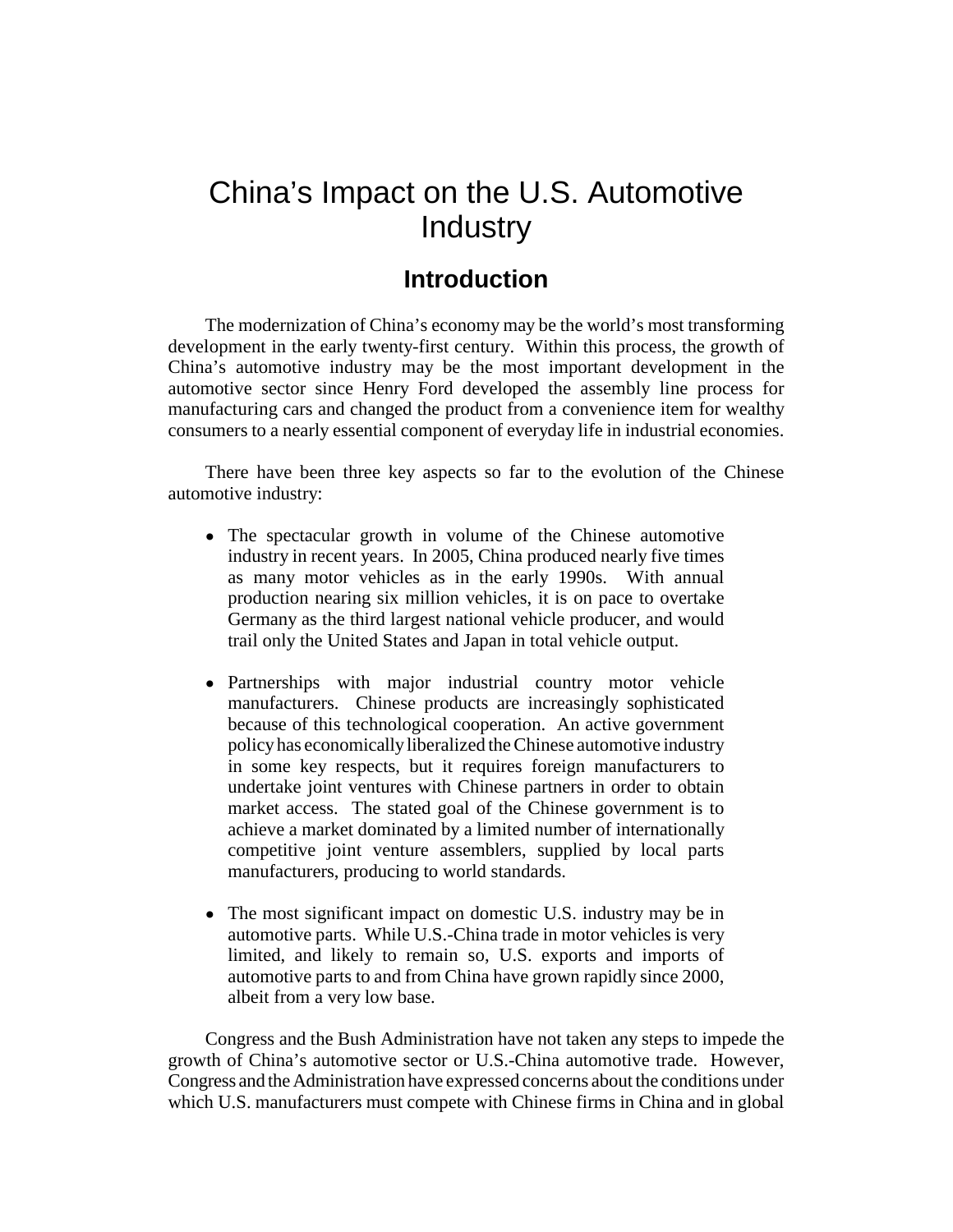markets, including the domestic U.S. market. The concerns have focused on such issues as:

- Chinese currency policy, which continues to maintain a virtually fixed exchange rate;
- Chinese implementation of its commitments as a member of the World Trade Organization, especially with respect to protection of non-Chinese firms' intellectual property;
- The extent to which Chinese firms are subsidized or otherwise supported by government when they compete with foreign companies.

In 1988, after a visit to China and its fledgling automotive industry, then-Chrysler Corporation CEO Lee Iacocca is said to have reflected that China's modernization process would be, "A long haul. A very long haul."<sup>1</sup> It is now clear that the process has picked up considerable speed.

# **China Becomes a Major Motor Vehicle Producer**

**Figure 1** illustrates the speed with which China has become a major automotive manufacturer. China first produced more than two million vehicles, of all types, in the year 2000. Since then, it surpassed South Korea (2002) and France (not shown on graph, in 2003). With 5.2 million units of total production, China drew close to the production level of Germany, Europe's largest national producer and number three in the world, in 2004. China was on pace to overtake Germany in total vehicle production in 2005.

Moreover, among the leading vehicle producers, China is the only one showing substantial growth in its production level since 2000. The European Union (including only the 15 members before 2004) and North America each produce more than three times as many vehicles as China. But, between 2000 and 2004, total U.S. production dropped by a net 800,000 units and the two leading producers, General Motors (GM) and Ford, registered losses in production and domestic market share in 2005. Both Canada and Mexico also registered net declines, so that the total North American output declined by 1.3 million units, despite large increases in North American production by some internationally owned manufacturers. Similarly, production levels in Europe were virtually flat or even declined, not only in Germany, but also in the other four leading car-producing countries in western Europe (France, Spain, Britain and Italy, in descending order of production).

The countries of central and eastern Europe, including both new EU members and non-member countries, have been touted as the "new Detroit" of Europe. Low wage levels and easily trainable industrial work forces have attracted major assembly operations from virtually all major manufacturers. However, by comparison with China, the expansion of output in these countries is still largely prospective. Total

<sup>&</sup>lt;sup>1</sup> Quoted in Jim Mann, *Beijing Jeep: A Case Study of Western Business in China* (Boulder, CO: Westview Press, 1997 ed.), p. 296.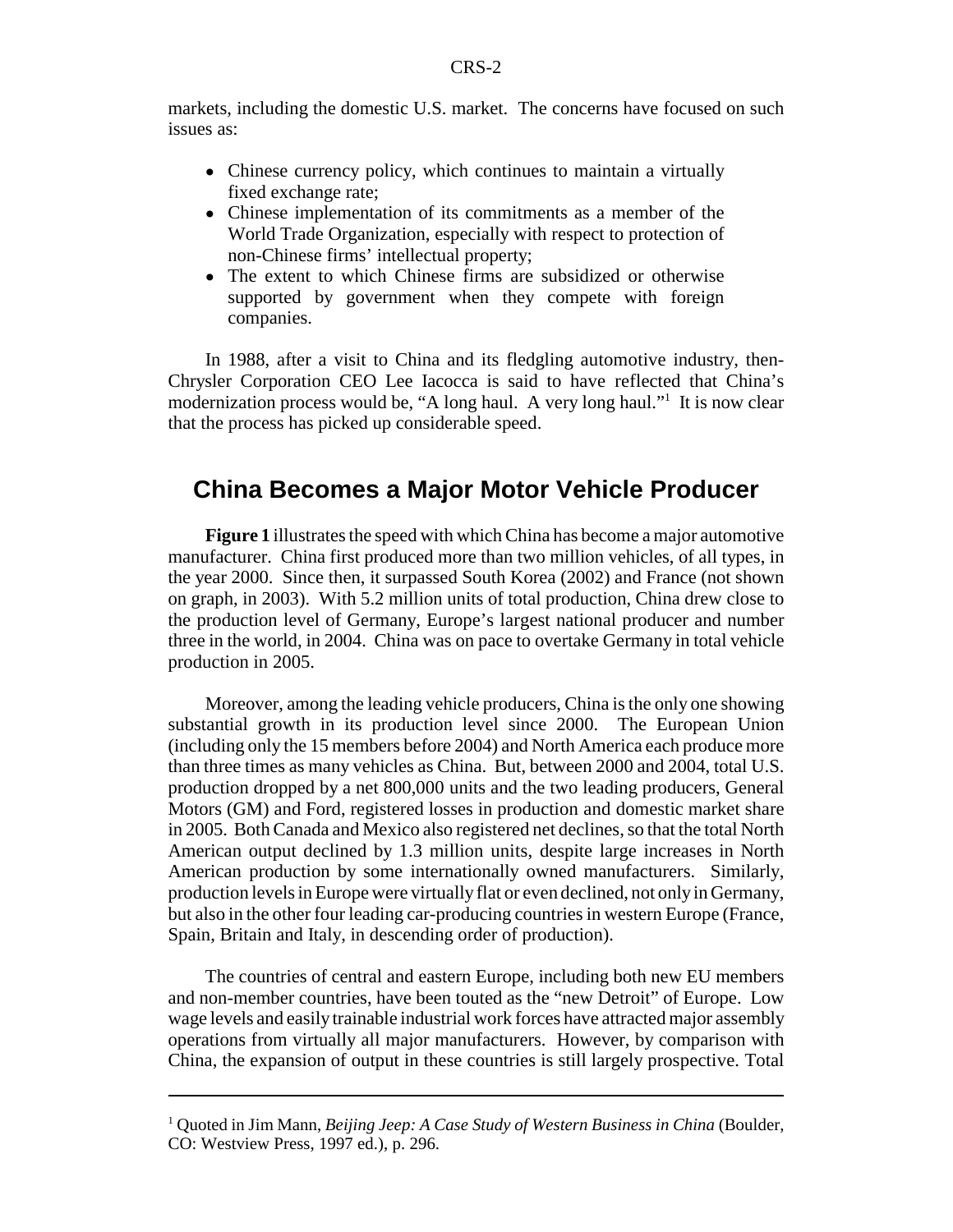vehicle output for central and eastern Europe, including Russia and Ukraine, increased only from 2.9 million units to 3.0 million between 2000 and 2004.

Japan, the second-largest producing country and the largest motor vehicle exporter, also has shown little or no overall growth in production, in part because of the "lost decade" of slow economic growth in the 1990s. Its total output has stagnated around 10 million vehicles per year. Strengthening exports, including to China and the United States, led to an increase to about 10.5 million units of production in 2004.





Source: Automotive News. Market Data Book, 2002; and, Global Market Data Book, 2005.

China's increase in volume output has also placed it far ahead of other developing countries that are considered in the industry as actual or potential major automotive producers. Production in Thailand has actually increased at a faster rate than in China, from 300,000 units in 2000 to 900,000 in 2004, and probably more than one million in 2005. Brazil's production was stable from 2000 through 2003, then increased by 400,000 units to 2.2 million in 2004. India, viewed by some sources as being comparable to China in terms of its potential as both an automotive market and a location of production, saw its annual assembly volume increase from 900,000 units in 2000-02 to 1.2 million in 2004. The combined net growth of these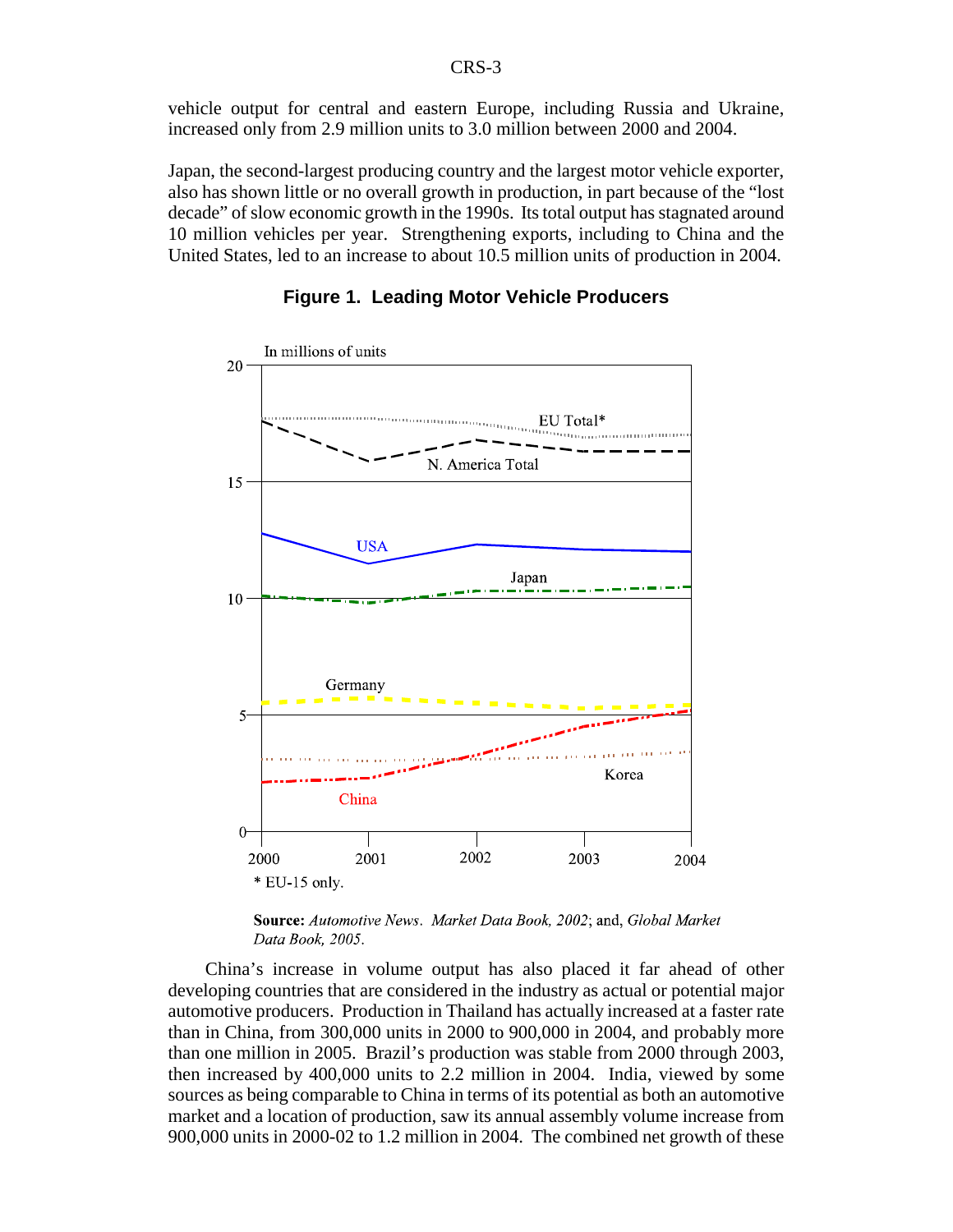three leading developing country producers in 2000-04 was thus about one-third of the total volume growth in China.<sup>2</sup>



#### **Figure 2. Chinese Motor Vehicle Production**

Source: Ward's Automotive Yearbook, 1995-2005.

Equally significant is the product composition of Chinese motor vehicle output, which appears to be evolving toward meeting growing domestic consumer demand for personal vehicles, notably passenger cars. This is closer to the pattern of production in a mature industrial producer than in a developing economy, such as

<sup>&</sup>lt;sup>2</sup> For a more detailed comparative analysis of growth and change among major motor vehicle-producing countries , see CRS Report RL32883, *U.S. Automotive Industry: Recent History and Issues*, by Stephen Cooney and Brent D. Yacobucci.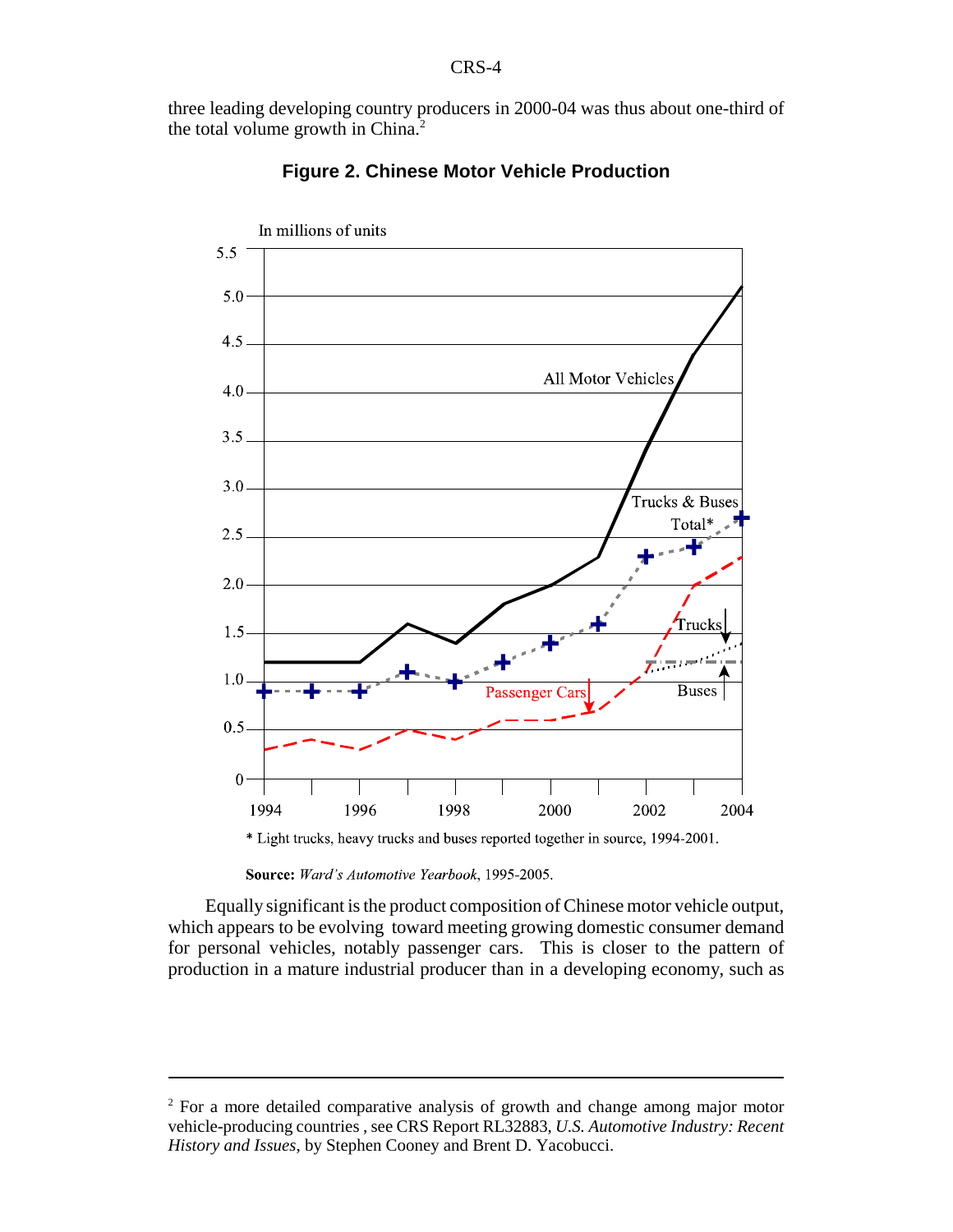Thailand, which is the world's second-largest producer of pickup trucks, trailing only the United States, despite assembling only about one million vehicles per year.<sup>3</sup>

In the mid-1990s, out of total output of 1.2 million vehicles, China produced 300,000 passenger cars, with the remaining output accounted for by more utilitarian products, namely trucks and buses (**Figure 2**). The data in the source for the figure do not distinguish among different types of vehicles in the latter category, as trucks and buses are grouped together through 2001. The United States in the 1990s also produced more trucks than passenger cars, but in the U.S. case "trucks" overwhelmingly consisted of minivans, SUVs and pickup trucks that were generally considered products for personal consumer use. In China the "truck" category in the 1990s was much more oriented toward heavy duty and mass transit equipment. *Ward's Automotive Yearbook*, for example, notes that in 1998, "[China] produced 1.6 million vehicles, state figures show, including 610,000 heavy-duty trucks ..."4 That would be nearly 40% of all vehicles, compared to less than 10% of U.S. output. Similarly, the data for 2002-2004, for which *Ward's* breaks out truck and bus entries separately, indicate that annual production of each type of vehicle was more than one million units annually. As late as 2004, combined truck and bus production in China was still slightly higher than output of passenger cars.<sup>5</sup>

The pattern had begun to shift decisively after 2000. Prior to that year, China's leading automakers were joint ventures with foreign partners, with product mix and output subject to bureaucratic intervention and negotiations — a process welldocumented in the book *Beijing Jeep*, cited above. But this began to change, as noted in *Ward's* annual review:

Although the products were often ill-suited to market conditions, multinational automakers agreed to build them in order to get a foothold in the potentially highvolume Chinese market ... In 2000, China granted the wishes of many global automakers, allowing them to build small, affordable vehicles — known as "people's cars" — for the domestic market.

The liberalization of product regulations undoubtedly positioned China for longterm growth in the private car ownership market. The country's pending entry into the World Trade Organization (WTO) was expected to open the market even

<sup>&</sup>lt;sup>3</sup> Even though Thailand has a much higher per capita national income than China, its automotive economy is evolving more as an export platform for light utility vehicles, assembled by nameplate manufacturers and distributed throughout Southeast Asia; see Reuters, "Car Jobs in High Demand in Thailand as Output Grows," in *Detroit News Autos Insider* (Dec. 23, 2005). This article notes the preference of international manufacturers for Thailand over China as a regional export base, in part because of the lack of bureaucratic interference with development of the industry.

<sup>4</sup> *Ward's Automotive Yearbook 1999*, p. 72.

<sup>&</sup>lt;sup>5</sup> However, in Chinese data the "truck" category includes light trucks, while the "bus" category appears to include at least some types of minivans. Thus, the key variable would appear to be the rise of the share of production devoted to passenger cars, which indicates rising demand among middle-class consumers.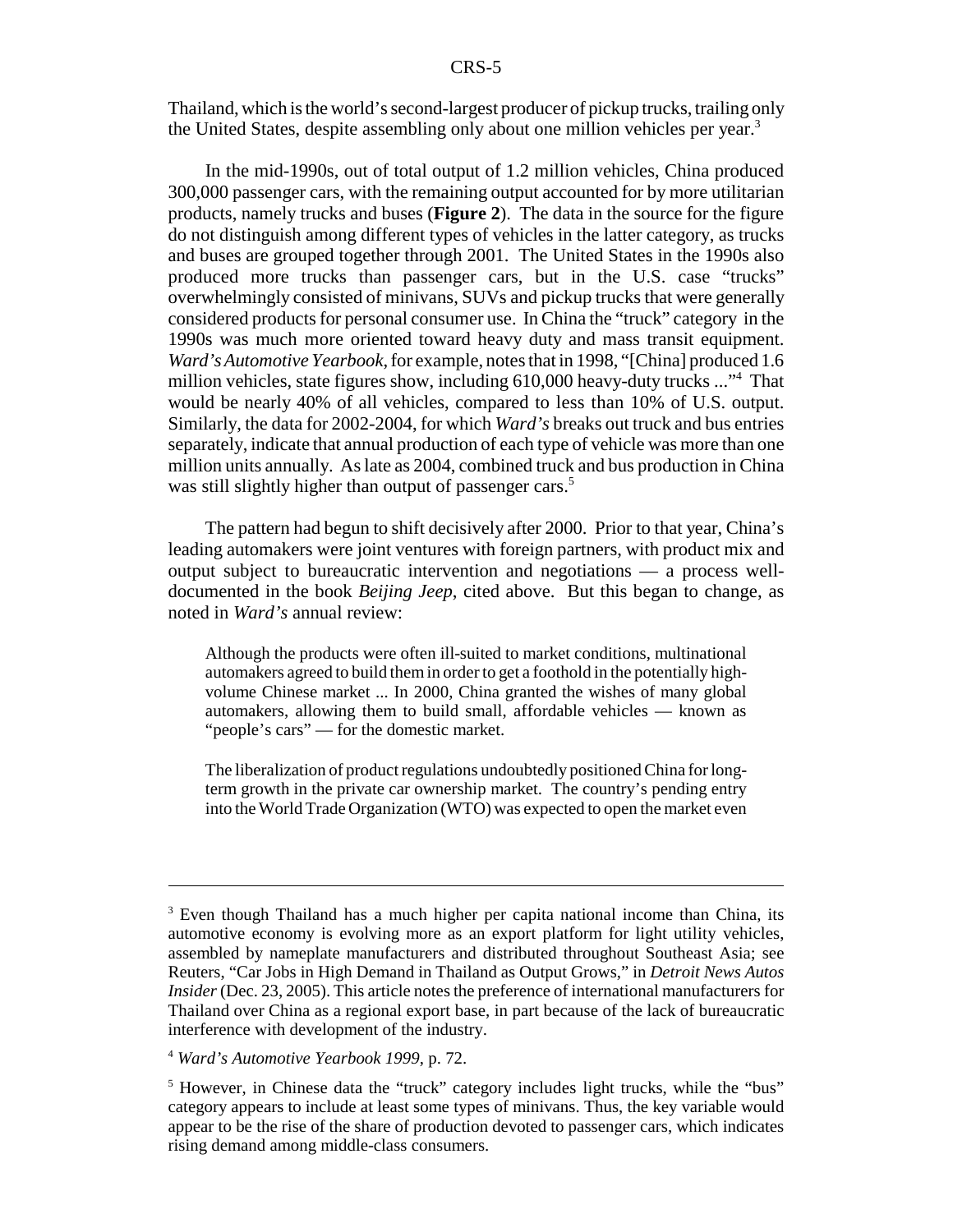further for private consumers and ensure a big payoff for companies waiting to tap China's boundless potential.<sup>6</sup>

Passenger car output, increased slowly from a quarter of motor vehicle production in 1994 to about 30% in 2000-01. After that, it was the expansion of passenger car output that drove rapid motor vehicle production growth. As overall output increased from an annual range of 600,000-700,000 vehicles to upwards of five million annually by 2004, nearly 50% of total production was passenger cars by that year (**Figure 2**). Moreover, exports have played a very small role so far in China, unlike the pattern that developed in the other major Asian producers, notably Japan and Korea. China only become a net exporter for the first time in 2005. But exports were still less than 200,000 units, perhaps 2-3% of total production. The vehicles were mostly destined for Russia, Ukraine and markets in the Middle East.7

# **Foreign Investors in Chinese Motor Vehicle Industry**

#### **General Motors Now the Market Leader**

American automotive manufacturers were among the earliest international companies who sought to take advantage of the opening of the Chinese market to foreign investors in the 1980s. After tedious and difficult negotiations, American Motors Corporation (AMC) in 1983 signed a joint venture agreement with China's Beijing automotive factory, the first such major manufacturing deal reached by a western industrial company in China. Despite this early initiative, American companies lost out in the early period of growth in the Chinese automotive market, first to Japanese imports, and then to European investors, particularly Volkswagen (VW). The Tiananmen Square incident of June 1989 had a chilling effect on investment by U.S. companies and their development of the Chinese market.<sup>8</sup>

Despite the early lead gained by AMC, and the successful follow-up by Chrysler Corporation in managing the Beijing Jeep factory after it acquired the U.S. parent company, General Motors (GM) is the U.S. automotive manufacturer that has made the biggest investment and achieved the most success in the Chinese auto market. GM states that it had 13,000 employees in China by the end of 2005. They participate in a 50-50 joint venture with the Shanghai Automotive Industry Corporation Group (SAIC) to manufacture passenger vehicles, and as a minority shareholder in joint ventures with SAIC and the Wuling Automobile Company in joint ventures to manufacture minivans, "mini-trucks," and the Chevrolet Spark minicar, a product based on designs from GM's Korean subsidiary, Daewoo. While GM generally uses the Chevrolet and Buick nameplates in China, many of the vehicles are based on products of Daewoo or GM's European subsidiary, Opel. Vehicles are re-engineered for China at the PanAsia Technical Automotive Center, another GM

<sup>6</sup> *Ward's Automotive Yearbook 2001*, p. 72.

<sup>7</sup> *Detroit News Autos Insider*, "China Now Net Exporter of Cars" (Dec. 23, 2005); *Financial Times*, "Figures Show China as Net Vehicle Exporter" (Feb. 11-12, 2006), p. 9.

<sup>8</sup> Mann, *Beijing Jeep*, esp. chs. 2,4,11,24 and epilogue.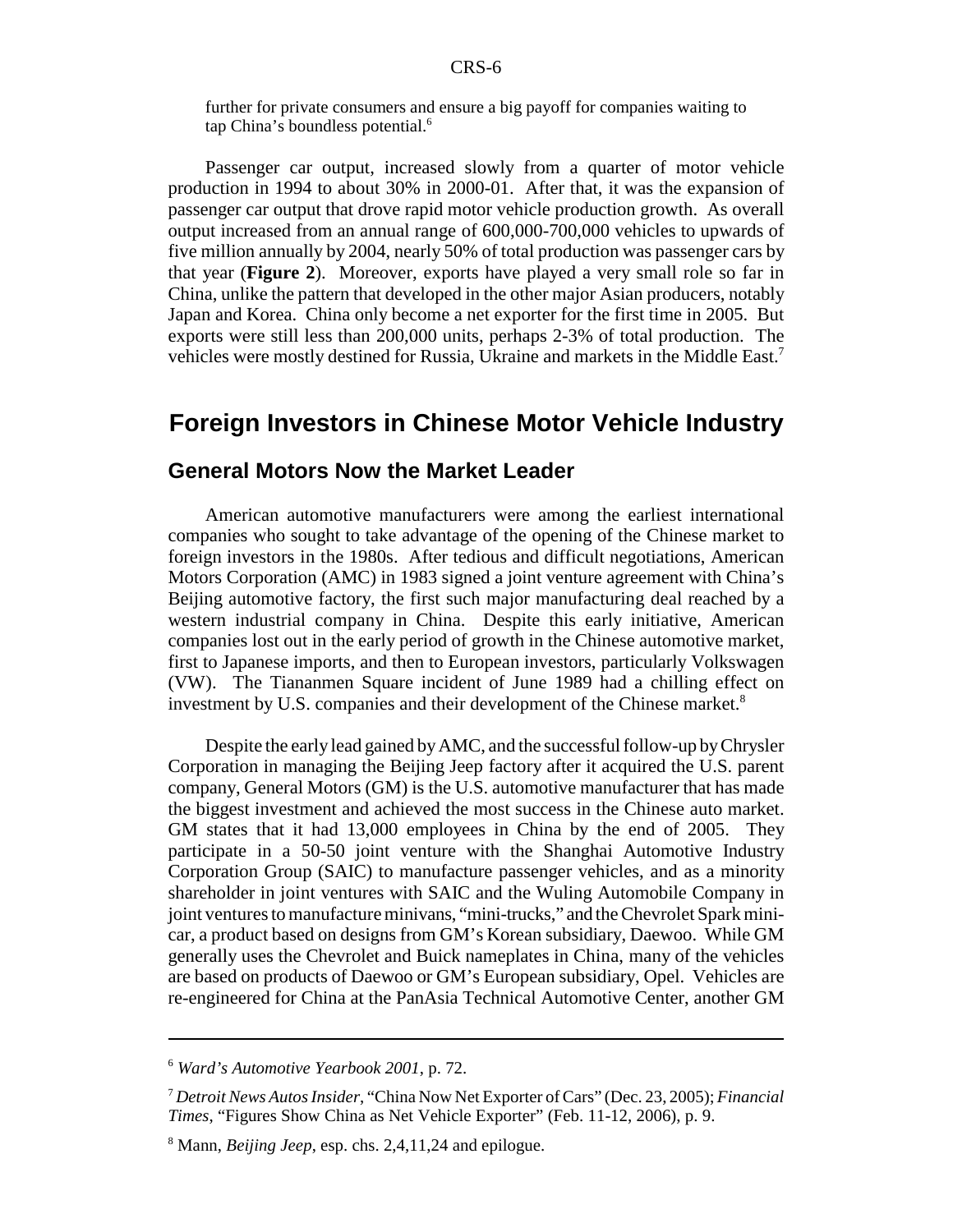joint venture with SAIC.<sup>9</sup> "Though the Chinese government allowed joint ventures in the 1980s, the joint venture between General Motors and SAIC in the mid-1990s is considered the beginning of the major opening of the Chinese market to foreign manufacturers."<sup>10</sup>

|                            | 2005  |       | 2004  |       | 2003  |       |  |
|----------------------------|-------|-------|-------|-------|-------|-------|--|
|                            | 000s  | $\%$  | 000s  | $\%$  | 000s  | $\%$  |  |
| GM-Shanghai                |       |       | 252   |       | 201   |       |  |
| GM-SAIC/Wuling-Trucks      |       |       | 44    |       | 50    |       |  |
| GM-SAIC/Wuling-Buses       |       |       | 181   |       | 130   |       |  |
| <b>GM-TOTAL</b>            | 665   | 11.2  | 477   | 9.4   | 381   | 8.7   |  |
| <b>VW-First Auto Works</b> | 277   |       | 300   |       | 298   |       |  |
| VW-Shanghai                | 287   |       | 355   |       | 396   |       |  |
| <b>VW-TOTAL</b>            | 564   | 9.5   | 655   | 12.9  | 694   | 15.8  |  |
|                            |       |       |       |       |       |       |  |
| <b>HONDA-GUANGZHOU</b>     | 256   | 4.3   | 202   | 4.0   | 117   | 2.7   |  |
| <b>HYUNDAI-BELJING</b>     | 234   | 3.9   | 144   | 2.8   | 52    | 1.2   |  |
| <b>CHERY</b>               | 190   | 3.2   | 87    | 1.7   | 90    | 2.1   |  |
|                            |       |       |       |       |       |       |  |
| Toyota-FAW                 |       |       | 82    | 1.6   | 51    | 1.2   |  |
| <b>TOYOTA -TOTAL*</b>      | 179   | 3.0   | 116   | 2.3   |       |       |  |
|                            |       |       |       |       |       |       |  |
| $FORD^*$                   | 200   | 3.4   | 120   | 2.4   |       |       |  |
| <b>FAW-XIALI</b>           | 180   | 3.0   | 131   | 2.6   | 167   | 3.8   |  |
| NISSAN <sup>*</sup>        | 166   | 2.8   | 89    | 1.8   | 103   | 2.3   |  |
| <b>GEELY*</b>              | 140   | 2.4   | 97    | 1.9   | 80    | 1.8   |  |
|                            |       |       |       |       |       |       |  |
| <b>TOTAL</b>               | 5,920 | 100.0 | 5,071 | 100.0 | 4,391 | 100.0 |  |

#### **Table 1. Motor Vehicle Sales in China** (Selected Manufacturers)

\*2004 totals also from press sources. Geely totals for 2003-04 from *Automotive News*.

**Sources**, except as noted above: *Ward's Automotive Yearbook, 2005*; all 2005 data from press sources noted in text. Totals include sales of other manufacturers not listed.

According to press reports, GM overtook VW as the leading foreign-owned motor vehicle manufacturer in China, in terms of market share of vehicle sales (**Table 1**). The table combines data from *Ward's*, a standard industry source, with press reports of sales totals for 2005. The Chinese automotive market has been

<sup>&</sup>lt;sup>9</sup> "GM in China," entry at website, [http://www.gmchina.com], as viewed on Dec. 30, 2005.

<sup>&</sup>lt;sup>10</sup> IBM Consulting Services and University of Michigan, Office for the Study of Automotive Transportation. *Inside China: The Chinese View Their Automotive Future*(Nov. 30, 2005), p. 10.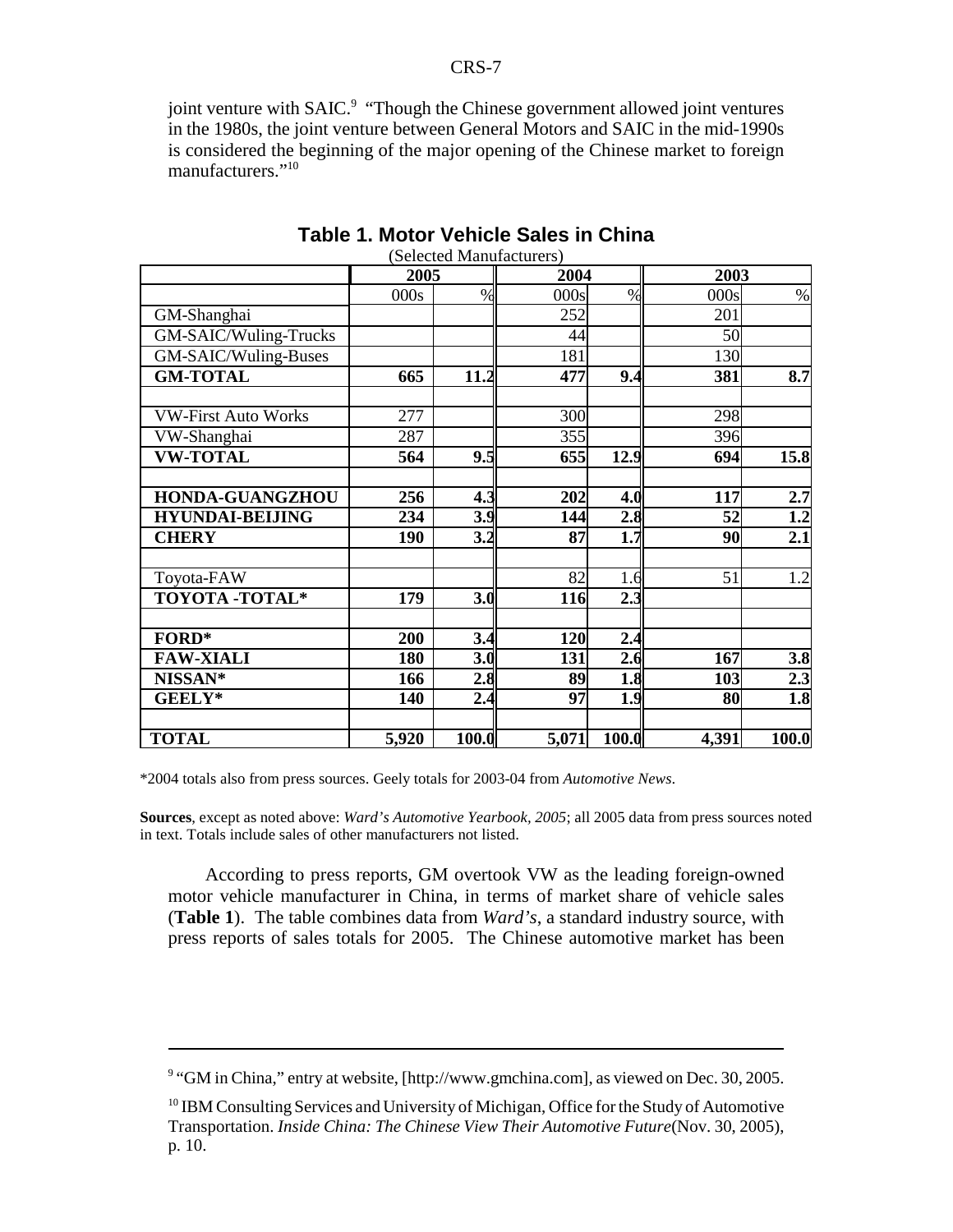extremely atomized, with at least fifty different manufacturers shown in early lists of producers.<sup>11</sup>

GM's alliances with SAIC and Wuling gives it a broad position across the market, including SUVs and minivans. VW, which sold more than half the passenger cars in China in the late 1990s, has recently struggled as competition increased in that segment.<sup>12</sup> "... [I]n China, now the second-largest market behind the United States, GM became the leading brand," stated CEO G. Richard Wagoner, in announcing the company's annual results for 2005. GM's success in China and the Asia-Pacific region included a \$524 million net profit in 2005, although that was lower than the \$729 million profit for the region in 2004, in part because of "higher costs associated with GM's growth initiatives in China." The net earnings in Asia contrasted with GM's \$5.6 billion loss in North American operations in  $2005$ .<sup>13</sup> This positive performance is making some in the company hopeful that earnings in Asia can help offset and pay for a period of difficult restructuring at home.14

Among other companies, Hyundai has been moving up the vehicles sales list fast, in part because changes in Chinese government policies led consumers to buy smaller vehicles after  $2004$ <sup> $15$ </sup> After a late entry into the market, Hyundai in the first quarter of 2005 actually took the lead for a period as the number-one seller.<sup>16</sup> The table also illustrates rapid gains in total sales by Honda, and a growing position after a late start for Toyota.<sup>17</sup> Among the U.S. Big Three producers, Ford has gotten off to the latest start in China, but its sales also increased dramatically in 2005. Fordbrand sales were up 41% to 82,000 units for the year, while total annual sales of affiliated brands, including Ford Transit vans produced for the Chinese commercial market by its joint venture partner Jiangling, nearly doubled from 120,000 to

<sup>11</sup> Listings in the 2001 edition of *Ward's Automotive Yearbook*, for example, show production by 68 different plants and sales by 71 different manufacturers, without further classification or identification. In only a few cases does that source indicate foreign company affiliation. More recently, *Ward's* has focused on the more significant manufacturers, and classified their sales by passenger cars, trucks, and buses (the latter may include minivans). Production data are also available, but as currently almost all production in China is for the domestic market, sales and production are closely linked.

<sup>&</sup>lt;sup>12</sup> *Detroit News Autos Insider*, "GM Becomes Top-Selling Foreign Automaker in China" (Jan . 5, 2006), which also provides most of the individual company figures for 2005 in Table 1. Total sales figures for 2004-2005 from *People's Daily Online*, "China Stands as World's 2nd Largest Auto Market" (Jan. 31, 2006).

<sup>&</sup>lt;sup>13</sup> General Motors. "GM Reports Preliminary 2005 Financial Results," news release (Jan. 26, 2006).

<sup>14</sup> *Detroit Free Press*, "GM Top Foreign Brand in China: Workers Hope It's Start for Success Back Home" (Jan. 6, 2006).

<sup>15</sup> *Financial Times*, "Brake Goes on Chinese Car Sales Growth" (Jan. 13, 2005).

<sup>16</sup> *Business Week*, "Hyundai: Crowding into the Fast Lane" (Jun. 20, 2005), p. 5; *Time Global Business*, "Hyundai Gets Hip" (Jul. 2005), p. A5.

<sup>17</sup> On Toyota's strategic business problems in China, see *Automotive News*, "Toyota Stumbles in Race for China" (Aug. 22, 2005), p. 1.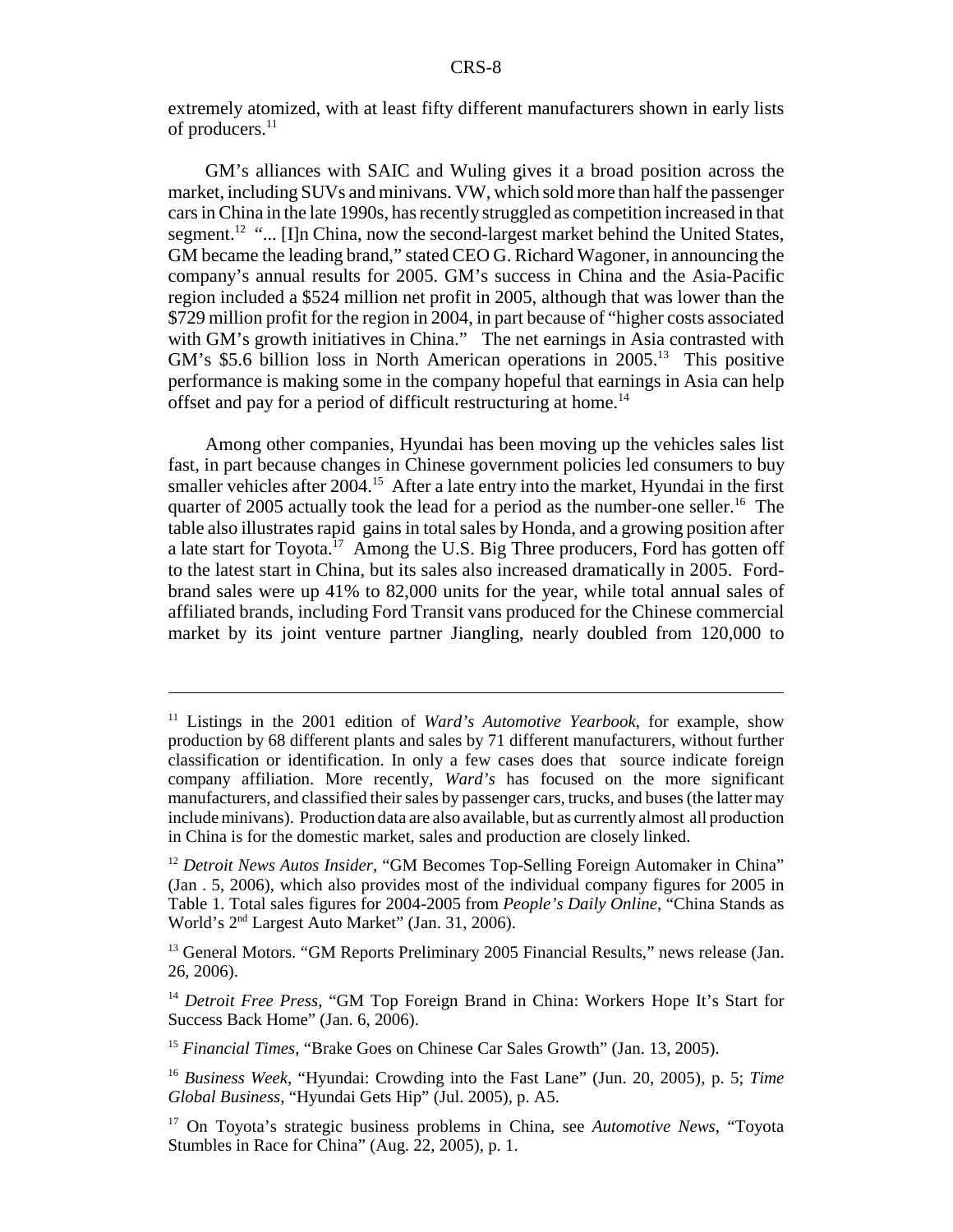220,000.18 Meanwhile, the U.S. Chrysler Group and Beijing Automotive in 2002 had renewed their joint venture agreement to manufacture Jeep products and other utility vehicles through 2033. However, total DaimlerChrysler sales in China remain small, and most of the output from the famous Beijing Jeep factory are vehicles designed by the company's former global partner, Mitsubishi.<sup>19</sup>

### **Independent Production vs. Foreign Cooperation**

Overall, "the story of the year" for 2005, according to one Chinese-based industry source, was, "the quiet but determined march of the Chinese brands in their home market." GM might have been the leading motor vehicle seller in China, and Hyundai the fastest-growing single brand. But in the fastest growing market segment, passenger cars, Japanese brands as a group led with 27.4% of the market, closely followed by Chinese domestic brands, which claimed a 26% share. The leading single Chinese brand domestically was the Charade, produced by the First Auto Works Xiali plant, with 180,000 in sales. This is based on a micro-car model originally licensed from Daihatsu, a Japanese small car specialist now owned by Toyota. The number-two local brand was the Chery QQ, a minicar design that GM claimed was copied from a Daewoo model, and whose sales more than doubled to 116,000 units in 2005.20

It is also significant that the two companies with stated ambitions to export vehicles to the United States, Chery and Geely, are independently owned, without direct ownership or joint venture ties to the major international producers, though they are in many cases actively supported by local governments in China. This is in contrast to the larger operating companies such as Shanghai Automotive, Beijing Automotive, First Auto Works, Dongfeng and Jiangling, all of whose automotive operations are subsidiaries of central government-owned and -controlled companies.<sup>21</sup> The current efforts to promote the export of Chinese-made motor vehicles to the United States will be reviewed in more detail in the next section of the report.

The joint IBM-University of Michigan study of the Chinese auto industry, which focused on the perspective of Chinese participants themselves, indicates a key dilemma in China becoming a major independent force in international automotive markets. The Chinese government itself does not foresee that its own industry can independently create a globally competitive automotive manufacturing base. Its latest plan for the development of the automotive sector foresees about six large and

<sup>18</sup> *Wall St. Journal*, "Ford's China Sales Were Brisk in '05; Outlook Is Bright" (Jan. 17, 2006), p. A2; Associated Press, "Ford Sales Grow in China; Carmaker Forecasts More" (Jan. 17, 2006).

<sup>&</sup>lt;sup>19</sup> DaimlerChrysler Jeep press release, "30 Years Agreement for Beijing Jeep Corporation" (May 31, 2002), reproduced at rockcrawler.com (Jan. 30, 2006); *Automotive News Guide to China's Auto Market* (May 2005), p. 7.

<sup>20</sup> *Financial Times*, (Feb. 11-12, 2006), p. 9. The quote is from Michael Dunne of Auto Resources Asia, an industry consultancy based in Shanghai.

<sup>21</sup> *Inside China*, Fig. 7.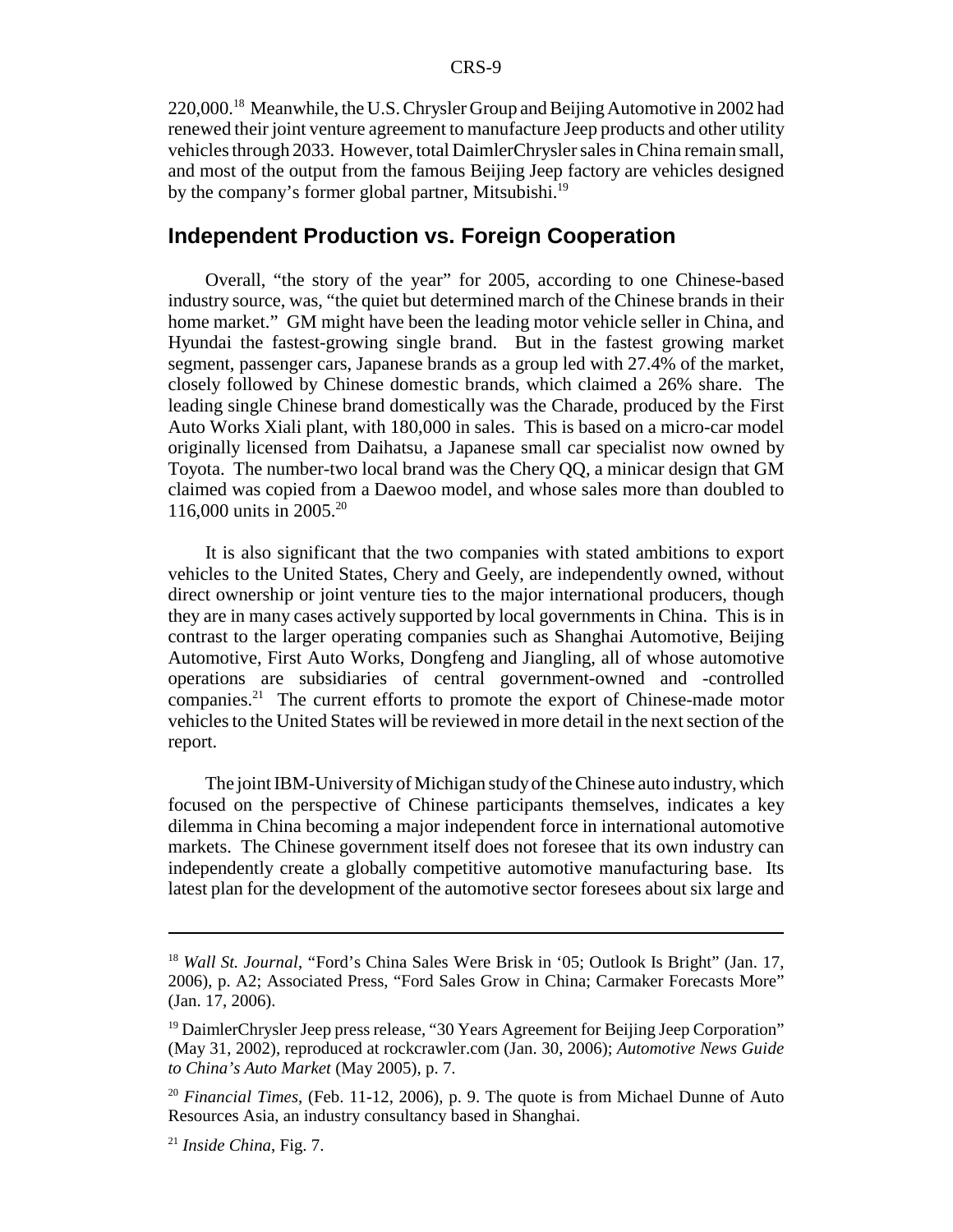#### CRS-10

comprehensive automotive joint ventures, each no more than 50% controlled, as a matter of policy, by a major foreign nameplate automotive manufacturer, which will become the leaders in bringing automotive technologies to China. These companies will work with local suppliers to produce parts, components and equipment that meet international automotive standards, according to this plan.<sup>22</sup>

But some Chinese in the industry have a number of doubts about the effectiveness of the joint venture approach in assisting development of the national automotive industry. From the foreign joint venture partners' perspective, China's intellectual property rights (IPR) regime provides insufficient protection for foreign partners' IPRs, as will be discussed in the section on trade below. From the Chinese perspective, however, operating through joint ventures has been least satisfactory in terms of the perceived benefits for local research and development activities. Moreover, they assert, cooperation through joint ventures inherently restrains the Chinese partner from independently developing its own export market outreach. In this view, support and planning for global vehicle sales must be coordinated within the sales and service network of the international partner.

The *Inside China* report reveals a widespread belief that the approach undertaken in the government's 2004 Auto Policy, leading to a consolidation of major producers, all operating within foreign joint venture arrangements, probably will not work if the goal is a competitive, independent Chinese industry. In this view, the evolution of the industry's development under this framework may be too slow. On the other side, the report says, foreign-based companies will be reluctant to withdraw from the market, if they are not among the leading companies, because of China's vast market potential (for example, see above the efforts being made by Ford and Toyota in China, after their respective late starts). The report concludes that both government restrictions on foreign ownership of vehicle manufacturing companies and the government's significance as a direct participant in the industry may fade away.

It may be noteworthy, as an example, that government planning and support in Japan and Korea did not lead to the industrial outcomes envisioned by bureaucrats. Two major Japanese companies fell under effective foreign control (Nissan and Mazda), while another developed outside the system (Honda). Korea today is left with just one locally owned and controlled motor vehicle producer (Hyundai, which also controls Kia).

Two Chinese-owned firms, one of them SAIC, which maintains partnerships with GM and VW, are seeking to obtain advanced automotive technology and manufacturing capacity directly through the acquisition of the failed British company, MG Rover. The latter is the remains of BMW's efforts to become a volume producer by acquiring the last major independent British producer. When that effort was not profitable, BMW kept the Rolls-Royce and Mini brands and production facilities, but sold the major production plant in Longbridge, England (near Birmingham) to a

<sup>&</sup>lt;sup>22</sup> *Ibid.*, p. 10; People's Republic of China. State Development and Reform Commission. Order no. 8, *Automotive Industry Development Policy* (May 21, 2004). See Art. 48 for the limitation on foreign ownership in large automotive groups.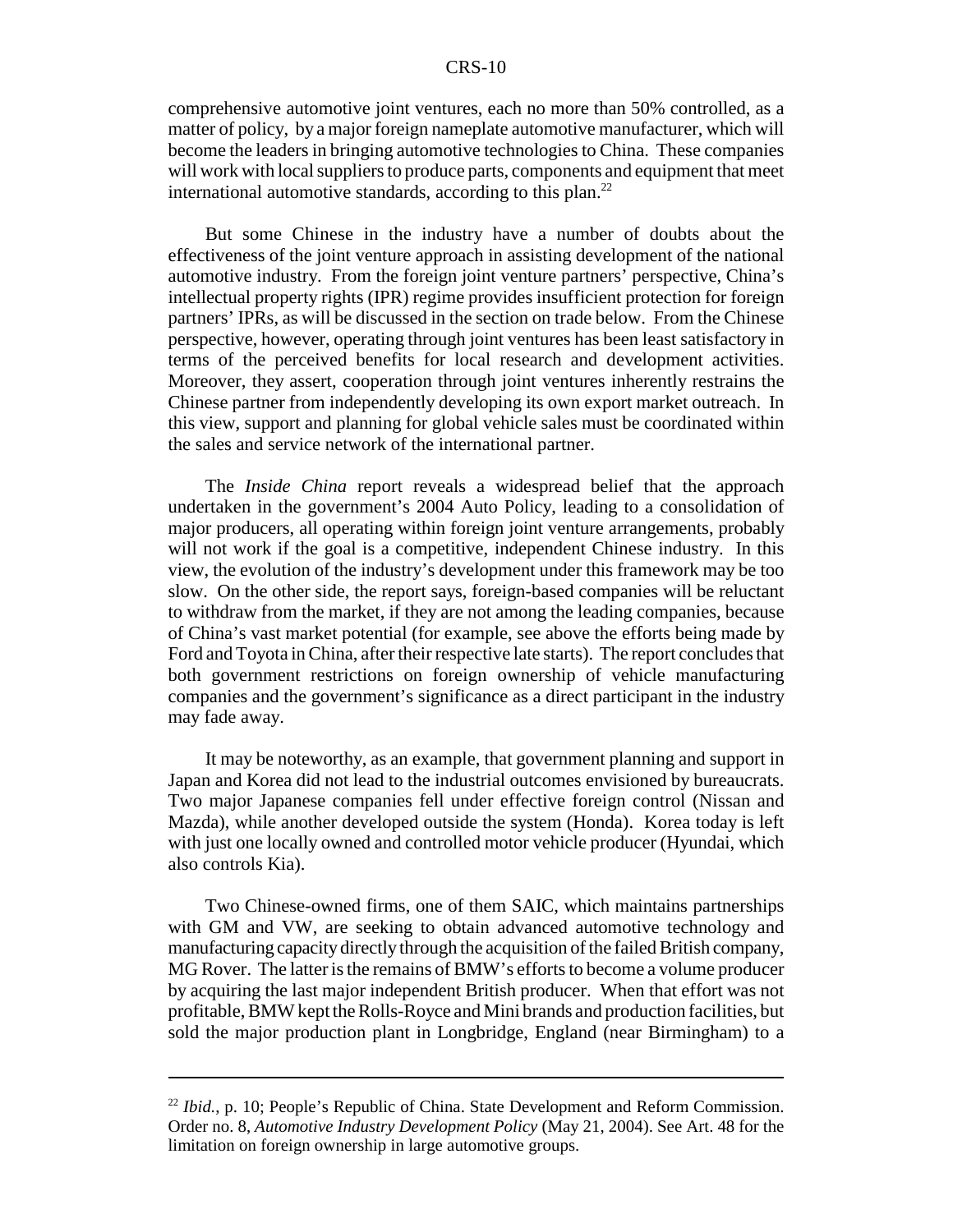#### CRS-11

private British group, which reorganized the business as MG Rover. MG Rover soon failed. SAIC had entered a technical cooperation agreement with MG Rover, and now plans to produce vehicles in China based on MG Rover plans and technology. The other Chinese company, Nanjing, has acquired the Longbridge plant, and may produce vehicles in Britain.<sup>23</sup> At least one U.S. source has commented that the episode could serve as a model for how Chinese and other foreign manufacturers could establish or expand footholds in the United States through acquisition of parts of GM and Ford (as Daimler has already acquired the entire Chrysler Group, the smallest of the U.S. Big Three). $^{24}$ 

A diversity of other strategies may be adopted by Chinese automotive suppliers, including direct relationships with foreign automotive suppliers. With no government restrictions on joint venture ownership rules, such as those that affect nameplate vehicle assembly operations, some international suppliers have established manufacturing operations in China. Another option is outright purchase of technology from international suppliers. One uniquely aggressive approach was the effort in early 2006 by a Chinese independent motorcycle manufacturer, based in Chongqing and supported by the local Communist Party, to purchase outright a BMW-Chrysler joint venture engine plant in Brazil. The idea is to disassemble the plant and move it physically to China, thus giving the country its first independently owned automobile engine plant, with up-to-date manufacturing technology.<sup>25</sup>

With U.S. auto parts suppliers suffering financial distress with declines in Ford and GM production, Chinese parts manufacturers could gain direct access to the U.S. automotive supplier market as well as to improved technology through "reverse investment" in U.S. firms. One Chinese parts manufacturer, Wanxiang of Hangzhou, has reportedly indicated an interest in buying some of Delphi Corporation's U.S. operations out of bankruptcy. Wanxiang has also reportedly been contacted by Ford as a possible buyer for economically troubled Visteon's U.S. plants that were taken back by Ford in 2005.<sup>26</sup> A former Assistant U.S. Trade Representative is reportedly specializing in trying to develop such investment links between Chinese and small, U.S. family-owned auto parts suppliers. $27$ 

But even such strategies rely on tapping into expertise already developed in the industrial countries. As one Chinese interviewee from a supplier company is quoted in the IBM-Michigan report:

Years of accumulated knowledge is available in large international corporations. Giant gaps exist not only in the technology but also in system and product

<sup>23</sup> *Financial Times*, "Nanjing Auto Signs Lease on Longbridge Plant" (Feb. 21, 2006); and, "Shanghai Automotive to Make Rover-Based Cars in China" (Feb. 24, 2006).

<sup>&</sup>lt;sup>24</sup> Doron Levin, "MG Rover Dismemberment May Be Portent for GM, Ford," *Bloomberg.com* (Mar. 2, 2006).

<sup>25</sup> *New York Times*, "China Seeking Auto Industry, Piece by Piece" (Feb. 17, 2006).

<sup>26</sup> *Automotive News*, "Chinese Firm Eyes Delphi Assets" (Dec. 19, 2005); and, "Ford Shops Parts Plants to Chinese" (Feb. 27, 2006).

<sup>27</sup> *Business Week*, "China, Savior of the Rust Belt?" (Mar. 13, 2006), p. 60.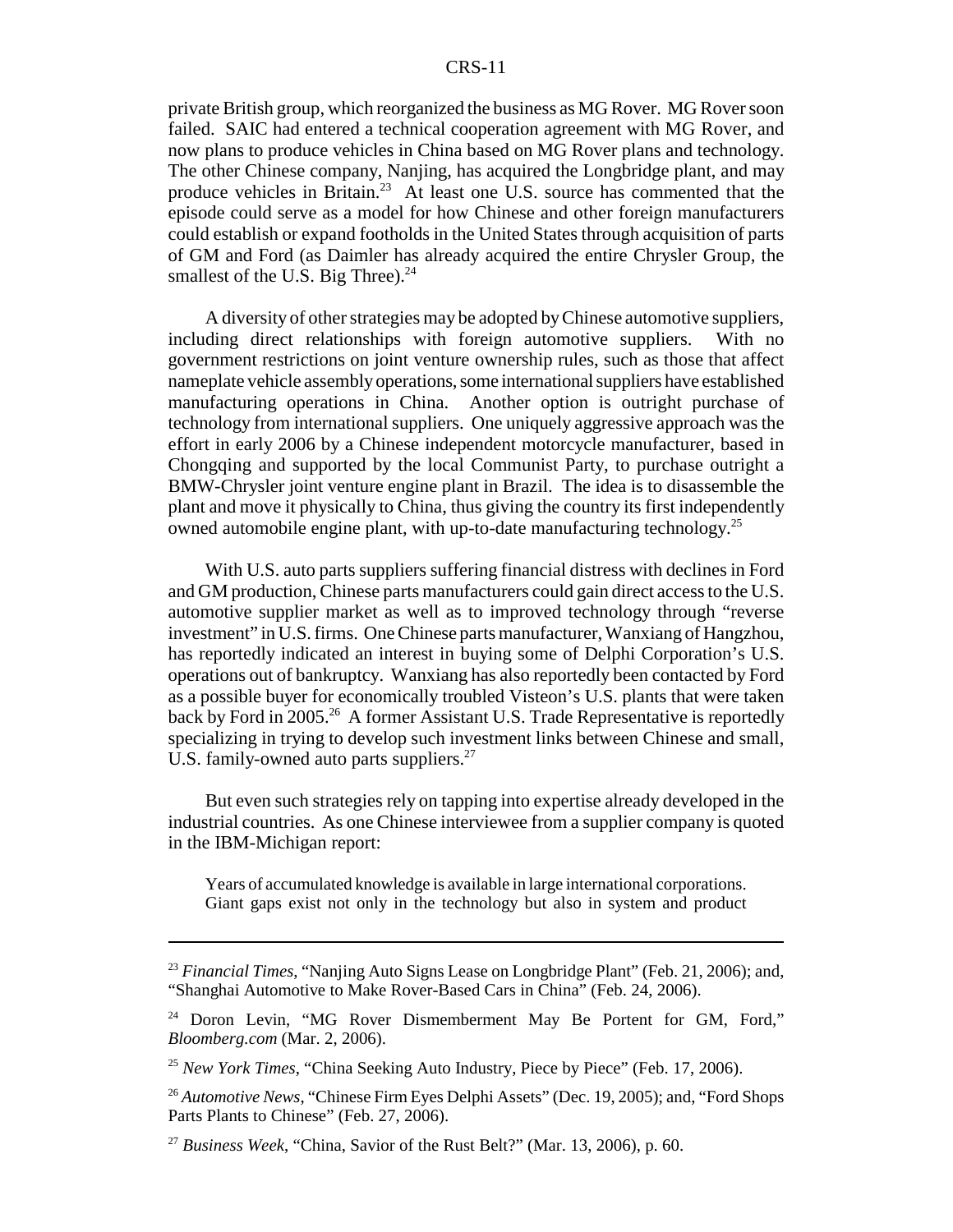knowledge, which are reflected in our sales. We are not on the same level of scale as our partners.

While acknowledging the advantages accruing to China, not only because of its large potential market, but also because of its low-cost labor, the report notes that "Chinese companies foresee ten years or more to reach world-class levels."28

# **Impact of China on the U.S. Automotive Market**

#### **Chinese-Made Vehicles Not Imminent Factor**

The number of vehicles produced in China annually more or less equals the number of vehicles sold there, with both exports and imports at minimal levels. China became a net motor vehicle exporter in 2005 — a notable milestone — as exports more than doubled to 172,800 units, and imports increased modestly to 161,000.29 Total production and sales each totaled nearly 6 million units. One analysis calculates that 59% of exports were pickups and other light trucks, mainly destined for markets in the Middle East, Southeast Asia and Africa; 16% were passenger cars. Imports were mainly medium-size and larger luxury vehicles, which are coming under increasing pressure from higher-end domestic production.<sup>30</sup>

Another auto industry source stated that, "It will likely be five to 10 years before China is exporting cars in significant quantities." Furthermore, "China's biggest state-run auto makers don't have big export plans," according to this speaker, "since they are in joint ventures with big multinationals such as GM."31 Consequently, the most active Chinese companies with export plans aimed at North America are the producers without major joint-venture tie-ups with the large international automobile companies.

American entrepreneur Malcolm Bricklin in 2005 undertook widely publicized efforts to create a 200-dealer network ("Visionary Vehicles") aimed at selling 250,000 Chery-made vehicles in the U.S. market by 2007. The up-front contributions by franchise awardees were supposed to fund the \$200 million necessary to engineer a competitive vehicle able to meet U.S. safety and fueleconomy standards. By early 2006, Bricklin had signed up one confirmed prospective dealer, according to *Automotive News*, a trade newspaper, which labeled the initiative as one of the "Ten Big Blunders" of  $2005$ <sup>32</sup> However, subsequent

<sup>28</sup> These conclusions are drawn from data presented in *Inside China*, pp. 10-18. Research and development cooperation ranked as the *least* successful of 11 subject areas of collaboration in joint ventures, as rated by Chinese respondents (see Fig. 10 in the report).

<sup>29</sup> *Financial Times* (Feb. 11-12, 2006), p. 9.

<sup>&</sup>lt;sup>30</sup> *Ibid.*, "China Drives On to Become Net Vehicle Exporter" (Dec. 6, 2005).

<sup>31</sup> Yale Zhang of the consultancy CSM Worldwide, quoted in *Wall St. Journal*, "China Has Become Net Exporter of Cars" (Feb. 15, 2006).

<sup>&</sup>lt;sup>32</sup> Automotive News, "Lack of Cash Stalls Chery's U.S. Plan" (Oct. 31, 2005), p. 3; and, "10 (continued...)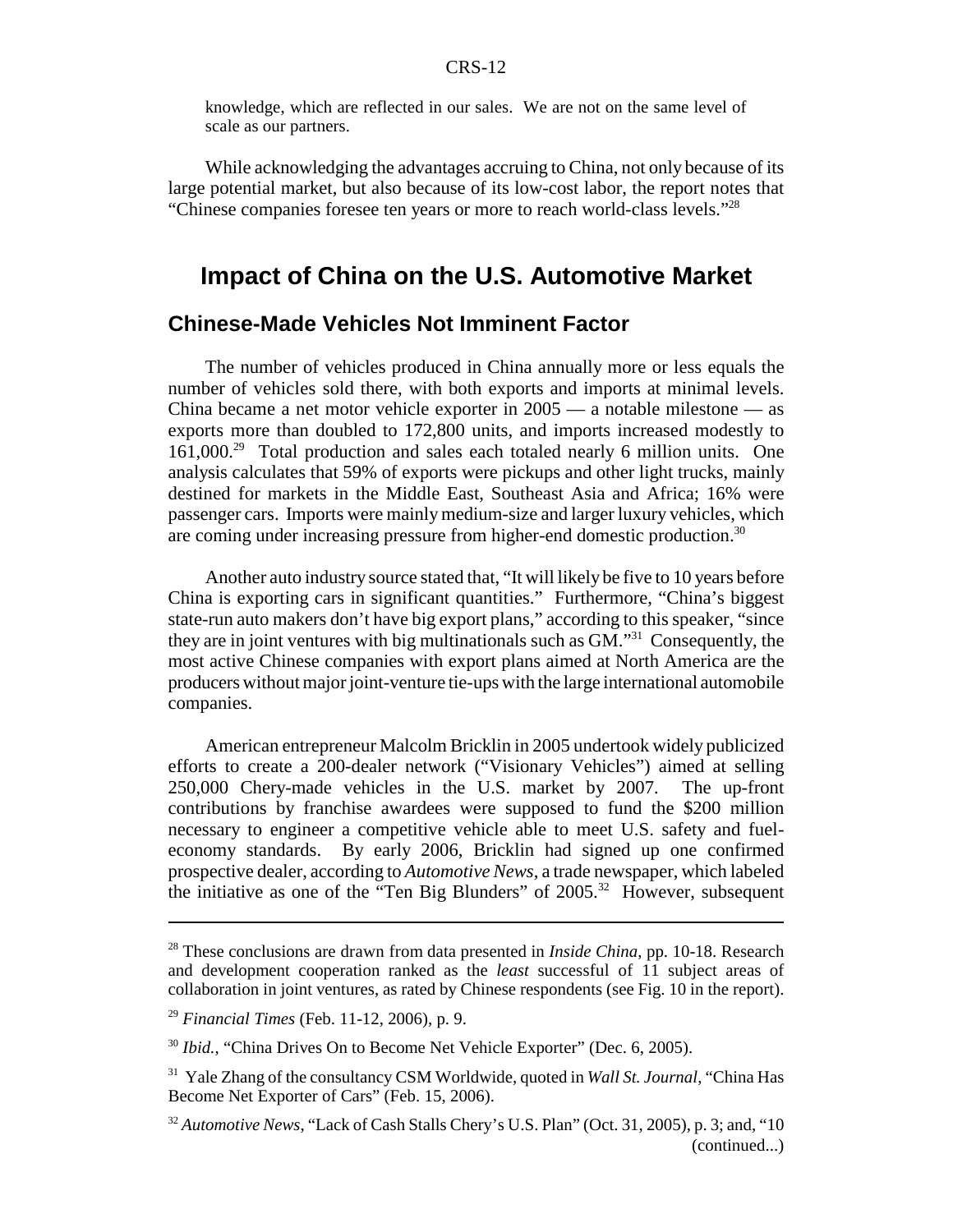reports are that Bricklin has secured \$225 million in funding for research and development work at Chery from an investment banking firm located in Greenwich, Connecticut. He hopes to compete directly against the major Japanese producers in the U.S. market.<sup>33</sup>

A different and lower-key approach has been taken by Geely Automotive, a motor manufacturing operation started by independent Chinese entrepreneur Li Shufu. His company brought over one of its sedans for display at a press-only news conference prior to the January 2006 North American International Auto Show in Detroit. Geely hopes to re-engineer a vehicle to meet U.S. technical requirements by 2008. It would then seek to sell between 2,000 and 5,000 units in the U.S. market for a price under \$10,000 in that year — starting with a focus in Puerto Rico, not the mainland United States.34 While these beginnings seem quite modest, the *Wall Street Journal* quoted Li Shufu as saying that, "By 2015 ... the company is aiming to make two million cars a year, with two-thirds of them sold outside China."35

This is not to say that the major auto producers have no current participation or interest in car exports from China. The leading foreign manufacturer using China as an export platform is Honda. One of its operations is a joint venture producing sedans in which it is allowed an exceptional 65% ownership position, because the output is solely for export. In 2005, this operation accounted for 25% of China's passenger car exports, including 9,700 Honda Jazz subcompacts going to Europe.<sup>36</sup> GM's SAIC-Wuling joint venture in 2005 exported 2,000 small commercial vans, and will nearly double that total in 2006. These vans do not meet U.S. or European emission standards, however, and are to be exported elsewhere.<sup>37</sup>

China has played little role in the growth of the overall U.S. automotive trade deficit, which in 2005, topped \$100 billion. The United States actually had a surplus with China in motor vehicles, although total trade in both directions was modest: \$261 million in U.S. exports, versus \$125 million in imports (**Table 2**). Moreover, 96% of U.S. imports from China were vehicles with engine capacities less than 1,000 cc. In the other direction, the U.S. Government Accountability Office, in a survey of U.S. exports to China, reported that motor vehicles and parts comprised one of the

 $32$  (...continued)

Big Blunders" (Jan. 10. 2006), p. 10.

<sup>33</sup> *Wall St. Journal* (Feb. 15, 2006); and "Chinese Autos Aimed at Mainstream Market" (Mar. 1, 2006), p. D1; *Automotive News*, "Bricklin Rustles Up Some Cash" (Feb. 13, 2006).

<sup>34</sup> *New York Times*, "See the U.S.A. in Your New Car from China, Starting in 2007" (Jan. 10, 2006); *Detroit News Autos Insider*, "Detroit Gets a Glimpse of What's Coming from China" (Jan. 10, 2006); *Detroit Free Press*, "New Rival on the Way" (Jan. 11, 2006); *Automotive News*, "Geely's U.S. Boss Won't Rush Sales" (Jan. 30, 2006).

<sup>35</sup> *Wall St. Journal* (Feb. 15, 2006).

<sup>36</sup> *Ibid.*; *Inside China*, p. 17.

<sup>37</sup> *Automotive News*, "GM Will Boost Export of Trucks from China" (Jan. 30, 2006).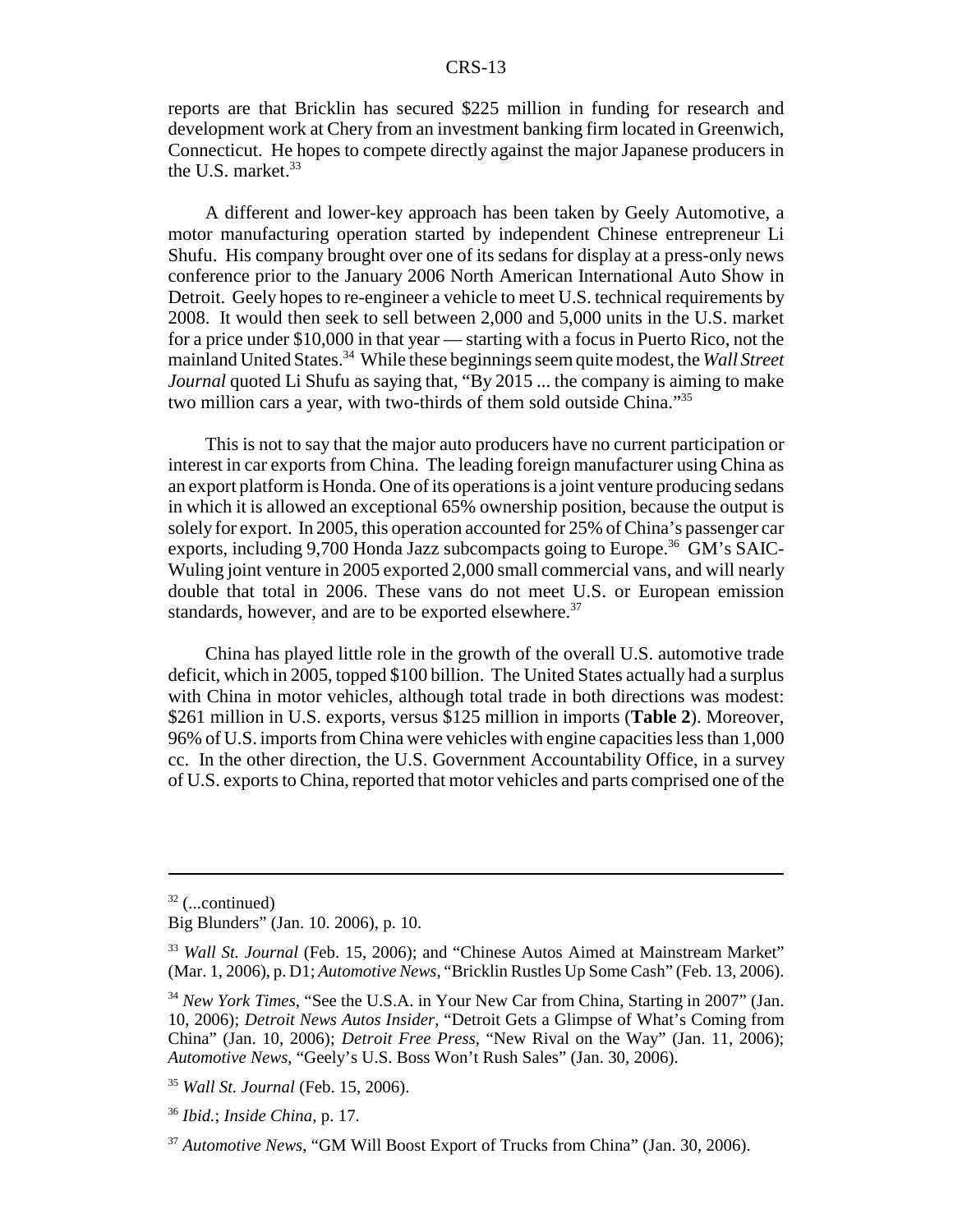groups for which China was an insignificant export destination, at less than 1% of total exports of such products.38

|                                            | (\$ millions)  |            |       |       |       |       |  |  |
|--------------------------------------------|----------------|------------|-------|-------|-------|-------|--|--|
|                                            | 2000           | 2001       | 2002  | 2003  | 2004  | 2005  |  |  |
| Auto Bodies $\&$ pts. (US exps.)           | 43             | 41         | 57    | 59    | 62    | 74    |  |  |
| (US imps.)                                 | 207            | 237        | 272   | 365   | 456   | 612   |  |  |
|                                            |                |            |       |       |       |       |  |  |
| <b>Chassis/Drivetrain pts.</b> (US exps.)  | 27             | 32         | 47    | 72    | 114   | 100   |  |  |
| (US imps.)                                 | 356            | 439        | 602   | 778   | 1,089 | 1,609 |  |  |
|                                            |                |            |       |       |       |       |  |  |
| <b>Electrical/Electronic pts.(US exps)</b> | 38             | 37         | 63    | 56    | 61    | 84    |  |  |
| (US imps.)                                 | 650            | 598        | 688   | 770   | 1,044 | 1,302 |  |  |
|                                            |                |            |       |       |       |       |  |  |
| <b>Engines &amp; pts.</b> (US exps.)       | 15             | 19         | 26    | 39    | 75    | 73    |  |  |
| (US imps.)                                 | 54             | 66         | 78    | 97    | 134   | 197   |  |  |
|                                            |                |            |       |       |       |       |  |  |
| Misc. Auto Parts (US exps.)                | 85             | 116        | 136   | 257   | 292   | 257   |  |  |
| (US imps.)                                 | 150            | <b>200</b> | 260   | 315   | 514   | 630   |  |  |
|                                            |                |            |       |       |       |       |  |  |
| Auto Parts - Total (US exps.)              | 210            | 246        | 330   | 483   | 608   | 593   |  |  |
| (US imps.)                                 | 1,617          | 1,750      | 2,196 | 2,704 | 3,798 | 5,309 |  |  |
|                                            |                |            |       |       |       |       |  |  |
| <b>Motor Vehicles - Total (US exps.)</b>   | 20             | 24         | 36    | 77    | 99    | 261   |  |  |
| $(US$ imps.)                               | $\overline{2}$ | 3          | 6     | 19    | 60    | 125   |  |  |

#### **Table 2. U.S.-China Automotive Trade**

**Note:** Domestic exports, U.S. imports for consumption. Totals include categories not shown.

**Source:** U.S. International Trade Commission. *Trade Dataweb*, based on U.S. Dept. of Commerce definitions.

### **Major Chinese Impact in Automotive Parts**

China is playing a more significant role in parts, for which U.S. imports from China had increased from \$1.6 billion in 2000 to \$5.3 billion in 2005 (compared to \$593 million in U.S. exports to China in the latter year, as shown in **Table 2**). The resulting deficit of about \$5 billion is still a small part of the overall U.S. deficit of \$37 billion in auto parts (\$55 billion in exports, mainly to Canada and Mexico, and \$92 billion in imports). The NAFTA countries supplied \$46.5 billion in auto parts to the United States in 2005. Most of the rest came from Japan (\$16.4 billion) and Europe (\$10.5 billion), reflecting the roles of Japan and Germany as leading exporters of cars to the United States. Surprisingly, though, China does export twice as much in parts to the United States as Korea, even though that country is also a major exporter of cars and light trucks to the U.S. market (\$8.8 billion in 2005).

<sup>38</sup> U.S. Government Accountability Office. *China Trade: U.S. Exports, Investment, Affiliate sales Rising, but Export Share Falling*. Report GAO-06-162 (Dec. 2005), Tab. 9.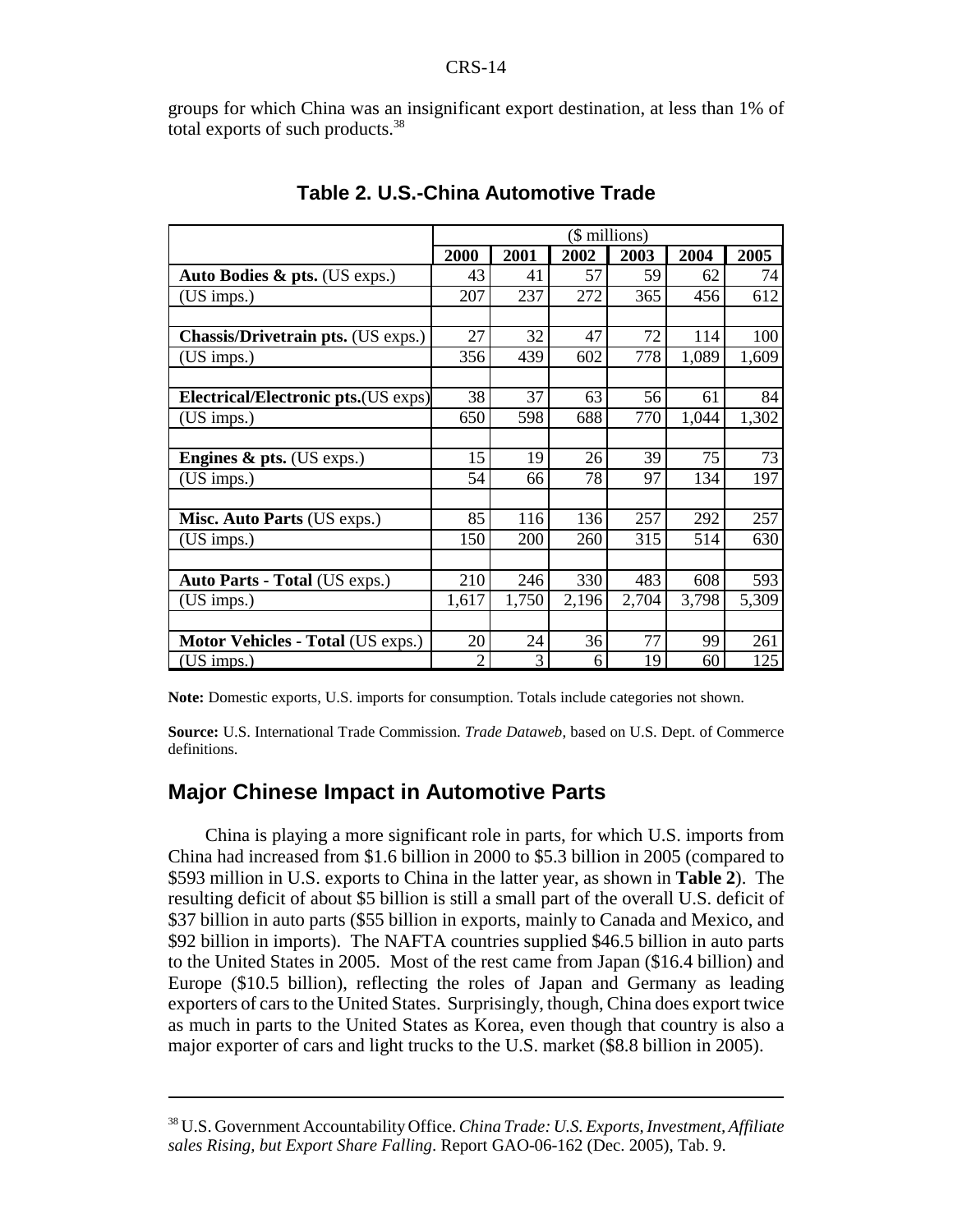Nearly all of the auto parts imports from China are in the major product groups shown in **Table 2**:

- ! The largest category is *chassis and drivetrain parts* (\$1.6 billion in 2005). Out of this total, about one-third (more than \$500 million) was aluminum wheels. Another \$400 million consisted of brakes and brake parts.
- ! *Electronic and electrical parts* accounted for the second-largest category (\$1.3 billion). More than 40% of this type of imports consisted of car radios/CD/DVD players (\$561 million). The second-largest product group (\$227 million) was ignition and other wiring sets, though this definition also includes such items for aircraft and ships. Visteon Corporation, the former automotive parts unit of Ford, has announced that it is moving the headquarters for its global electronics group to China, while GM is moving its worldwide electronics purchasing group there.<sup>39</sup>
- ! A varied group of *miscellaneous auto parts* accounted for \$630 million in 2005 imports. The leading identifiable products within this category were trailer parts and automotive radiators, each in the \$80-90 million range.
- ! *Auto bodies and parts* also accounted for more than \$600 million in imports. This title is perhaps somewhat misleading, as the leading imported product in the category was car seats for children (\$171 million). Various vehicle seat parts and safety belts accounted for about another \$100 million in this category.
- ! *Engines and parts* accounted for the smallest of the major categories, with imports of less than \$200 million. This mostly consisted of assorted small quantities of parts. However, the small total is misleading. The 3.4 liter V-6 engine for the Chevrolet Equinox, a crossover utility vehicle sold in the United States, is manufactured in China. This product does not show up as a U.S. auto parts import, probably because the Equinox is assembled at the GM-Suzuki joint venture plant in Ontario. The finished vehicle may appear in U.S. trade data as an import from Canada.<sup>40</sup> Canadian trade statistics indicate that Canada imported US\$314 million in engines from China in 2005.<sup>41</sup>

<sup>&</sup>lt;sup>39</sup> Though GM also emphasized that, "Much of the electronics that GM buys in China are destined for its Asian assembly lines ..." *Automotive News*, "GM Picks China for Electronics;" and, ""Visteon Moves Electronics to China" (Feb. 27, 2006).

<sup>40</sup> Thomas H. Klier and James M. Rubenstein, "Competition and Trade in the U.S. Auto Parts Sector," *Chicago Fed Letter* (no. 222, Jan. 2006). All other detailed import data is from USITC *Trade Dataweb*.

<sup>41</sup> Industry Canada. *Trade Data Online* (viewed Feb. 23, 2006).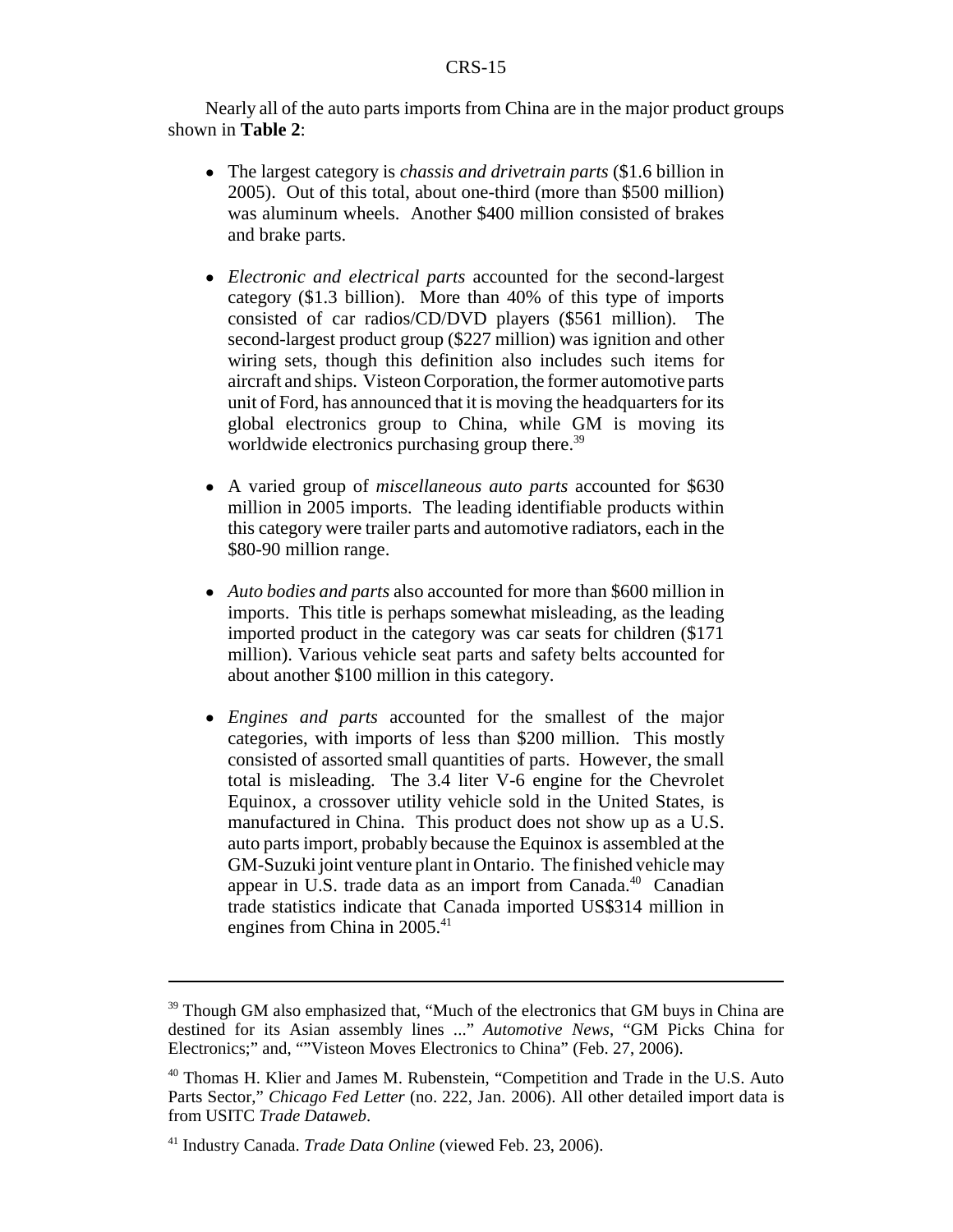While China is growing rapidly as an exporter of auto parts to the U.S. market in many categories, sheer distance may limit China's role as a supplier for original equipment manufacturers. "Just-in-time" inventory control and supply techniques are a key component of "lean production" now widely used in North American vehicle production. In current practice, major vehicle parts, components and systems must be produced no more than several hours' transport distance from final vehicle assembly — and delivered not only "just in time," but also "just in sequence" for different styles and models built to order off the same vehicle platform. "Just-intime" manufacturing differentiates essentially between discrete, standardized parts that may be used in many different vehicles and large, bulky parts and systems or modules that may only be installed in specific models, such as front ends or "cockpit" units. Smaller, standard parts may be produced globally and sourced from anywhere, based on low labor and other production costs.<sup>42</sup> Major system modules may be built up in part by integrating standard parts and components.

Thomas Klier and James Rubenstein, analysts writing for the Federal Reserve Bank of Chicago, report:

In ... what was imported from China, we find that the rapid increase was overwhelmingly in aftermarket parts (sold to retailers not manufacturers) rather than original equipment. For example, 29% of all imports from China during the first half of 2005 were wheels and tires. China passed Canada as the leading source of wheels in 2002 and has expanded its share of the market since then. Producers of aftermarket parts face more pressure to minimize price than to maximize quality. $43$ 

The manufacture of "aftermarket" parts is the smaller share of the U.S. auto parts industry, about 30% of the total. The Commerce Department has cited a private sector report predicting that the fastest-growing product group in the aftermarket will be electrical and electronic products, particularly sound systems.<sup>44</sup> Trade data cited above indicated this is one of the major strengths of Chinese automotive exports to the U.S. market.

But beyond the aftermarket, as international automakers increase their manufacturing investment and sourcing in China, they will be seeking ways to

 $42$  This production model and its implications for parts suppliers are discussed in CRS Report RL32883. See Graeme Maxton and John P. Wormald, *Time for a Model Change* (Cambridge,UK: Cambridge Univ. Press, 2004). Thomas H. Klier, "Agglomeration in the U.S. Auto Supplier Industry," Chicago Federal Reserve Bank *Economic Perspectives*, XXIII:4 ( $1<sup>st</sup>$  qtr., 1999), pp. 18-34, stresses the day's drive limitation as the major constraint for supplier operations.

<sup>43</sup> Klier and Rubenstein, "Competition and Trade in Auto Parts."

<sup>44</sup> This estimate, based on a 2004 Commerce Department report, is cited in a report written for the Motor & Equipment Manufacturers Association by Brian Becker and Kevin Hassett, *The Steel Industry: An Automotive Supplier Perspective* (Feb. 2005), p. 13. In 2005, the Commerce Department cited widely different sizes of the aftermarket, depending on how it was defined, in the \$50-200 billion range; U.S. Dept. of Commerce, International Trade Administration, Office of Aerospace and Automotive Industries. *U.S. Automotive Parts Industry 2005 Annual Assessment* (June 2005), pp. 9-10.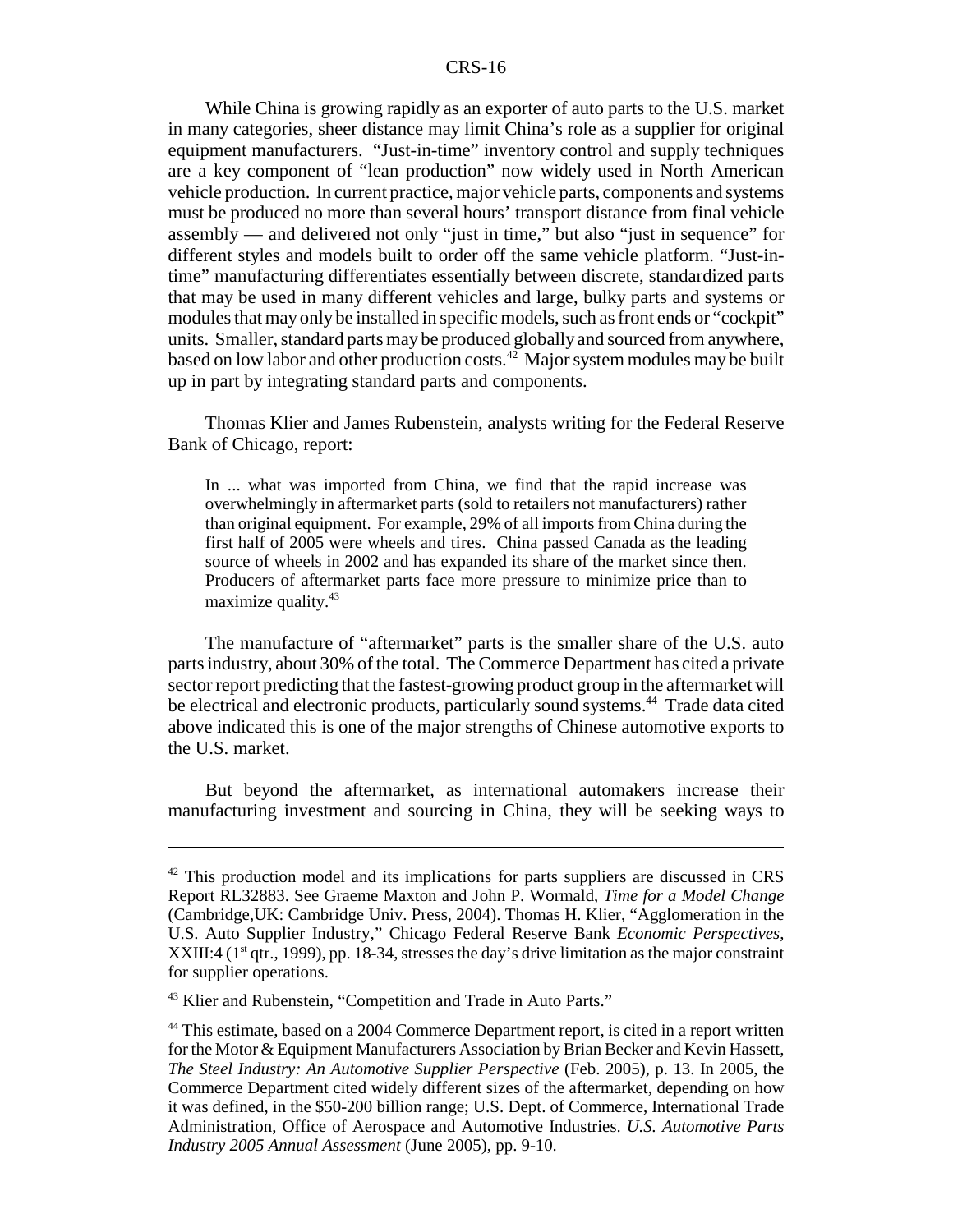#### CRS-17

integrate parts supply capacity, from their own operations or from third parties, into their global business. Already, as noted above, the V-6 engines for the Chevrolet Equinox was produced in China. More than 130,000 of these vehicles were sold in the United States in 2005. Klier and Rubenstein note that many U.S. OE supplier companies have located operations in China, and it is to be expected that they will export more to nameplate manufacturers from their capacity there. And in a controversial move, GM announced that it "expects to increase its original equipment parts purchases from China ... from \$200 million in 2003 to \$4 billion in 2009 ... while spending around \$5 billion on sourcing for its China production."<sup>45</sup> More recent comments from a GM spokesman raised the 2009 target for sourcing from China to  $$10$  billion by the latter date.<sup>46</sup>

If the analysis of this section is correct, the news is not necessarily comforting for U.S. automotive workers. While the press and public opinion focuses on the nameplate manufacturers, about three times as many people in the United States work for auto parts suppliers — about three-quarters of the million-plus workers in the total industry.47 These are the jobs that could be directly impacted by Chinese parts imports, even if imports of motor vehicles from China remain at essentially zero. The farther down the "tiers" of automotive supply that a worker's job is, the more likely that worker is going to compete with product from China, particularly in factories that produce standard parts for assembly plants, or for "Tier 1" suppliers that integrate standard parts and components into customized modules for final assembly.

#### **Competitive Labor Costs**

Many outside China express interest or concern with China's labor costs, which are assumed to be China's key competitive advantage in manufacturing. Unquestionably, the U.S. dollar rate of Chinese wages and salaries is extremely low. Even a Chinese currency rate appreciation of 25-40% against the U.S. dollar, as sought by some U.S. industries and Members of Congress, would do little to equalize them with equivalent U.S. wages and salaries.

For example, Canadian-based Magna International, the world's third-largest auto parts manufacturer, operates 18 plants in China and has a wide range of experience with salary levels at a variety of types of plants and locations. It has reported the following data on Chinese wage and salary levels:

- Annual salary levels for general production workers range from less than \$1,000 to a high of \$3,000.
- For technical staff, the range is from about \$1,200 to \$5,000.

<sup>&</sup>lt;sup>45</sup> Klier and Rubenstein, "Competition and Trade in Auto Parts," quoting from a report in the *Automotive News 2005 Guide to China's Auto Market*.

<sup>46</sup> *Automotive News*, "As Labor Costs Rise, the 'China Price' Isn't Quite as Nice" (Nov. 21, 2005).

<sup>&</sup>lt;sup>47</sup> See CRS Report RL32883.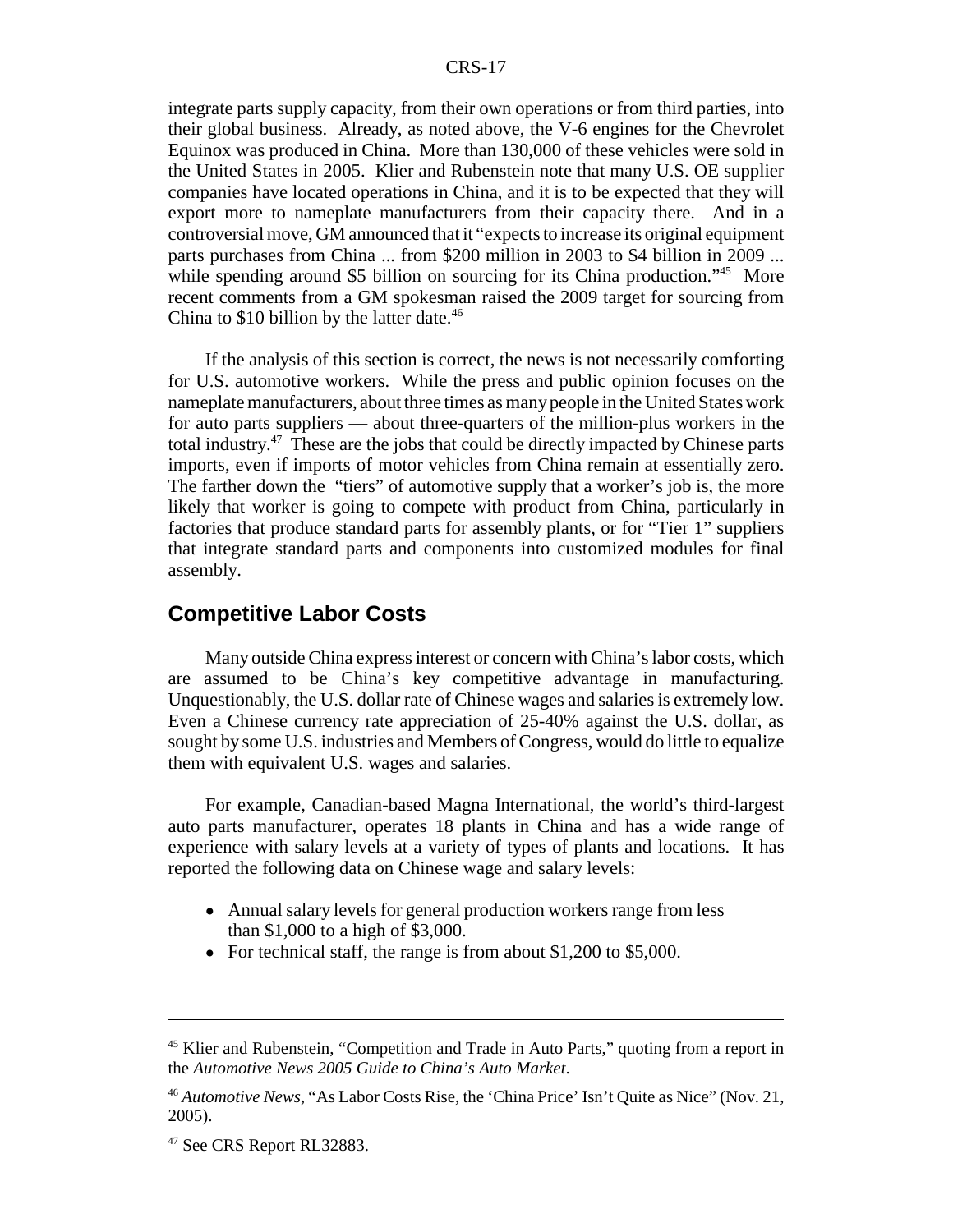- Office employees' salaries generally range from \$1,200 to \$4,000 per year, with Shanghai and Nanjing employees receiving \$6,000.
- ! Executive-level salaries for local employees are similarly low, with the top annual pay for general managers at \$30,000, most closer to \$10,000, and some as low as \$3,000-4,000. Among department managers, in only one location (Suzhou) is the annual salary level higher than \$9,000.

However, it should also be noted that labor costs are increased substantially by a high level of benefits, which generally range from 30% to more than 50% of salary for the company. This money must be paid to the government on behalf of employees. The leading items are pension benefits, medical coverage, and a housing fund allowance. Other companies in China also report similarly high benefit costs, while wage levels have increased at near-double-digit levels in the most developed parts of the country.<sup>48</sup>

# **U.S. Policy Issues in Economic Relations with China**

In view of the increase in total U.S. imports from China and a bilateral U.S. trade deficit that increased to more than \$200 billion in 2005, representatives of the Bush Administration, as well as many Members of Congress, are seeking what they consider a more level playing field in U.S.-China trade relations. From the perspective of Congress, the initiatives which have received the most support to date are those which seek to address factors that underlie the basis of trade, such as exchange rates and alleged government subsidies to industrial producers. From the perspective of the Administration, the main effort, besides a focus on exchange rate issues, has been on ensuring that China lives up to the spirit, as well as the letter, of trade policy commitments that it has made, including in the auto sector. $49$ 

#### **Administration Focus on Chinese Auto Sector Commitments**

The United States and other members of the World Trade Organization (WTO) had been highly critical of China's 1994 Industrial Policy for the Automotive Sector. This policy was replaced by a new one announced in May 2004. The U.S. view is that it is important that China fairly treat imports of end products, as well as parts, that can be exported competitively to its market. To support this view, the U.S. government filed its second WTO case ever against China on March 30, 2006, over the issue of import tariffs on auto parts.

<sup>48</sup> Magna International Inc., "10 Recommandments for Conducting Business in China," presentation by Keith Lomason, Executive Director — China (2004 data), p. 14. Lomason's report is also summarized, along with other corporate information in *Automotive News*, "Labor Costs" (Nov. 21, 2005).

<sup>49</sup> See CRS Issue Brief IB91121, *China-U.S. Trade Issues*, by Wayne M. Morrison, for a full summary of issues and pending legislation.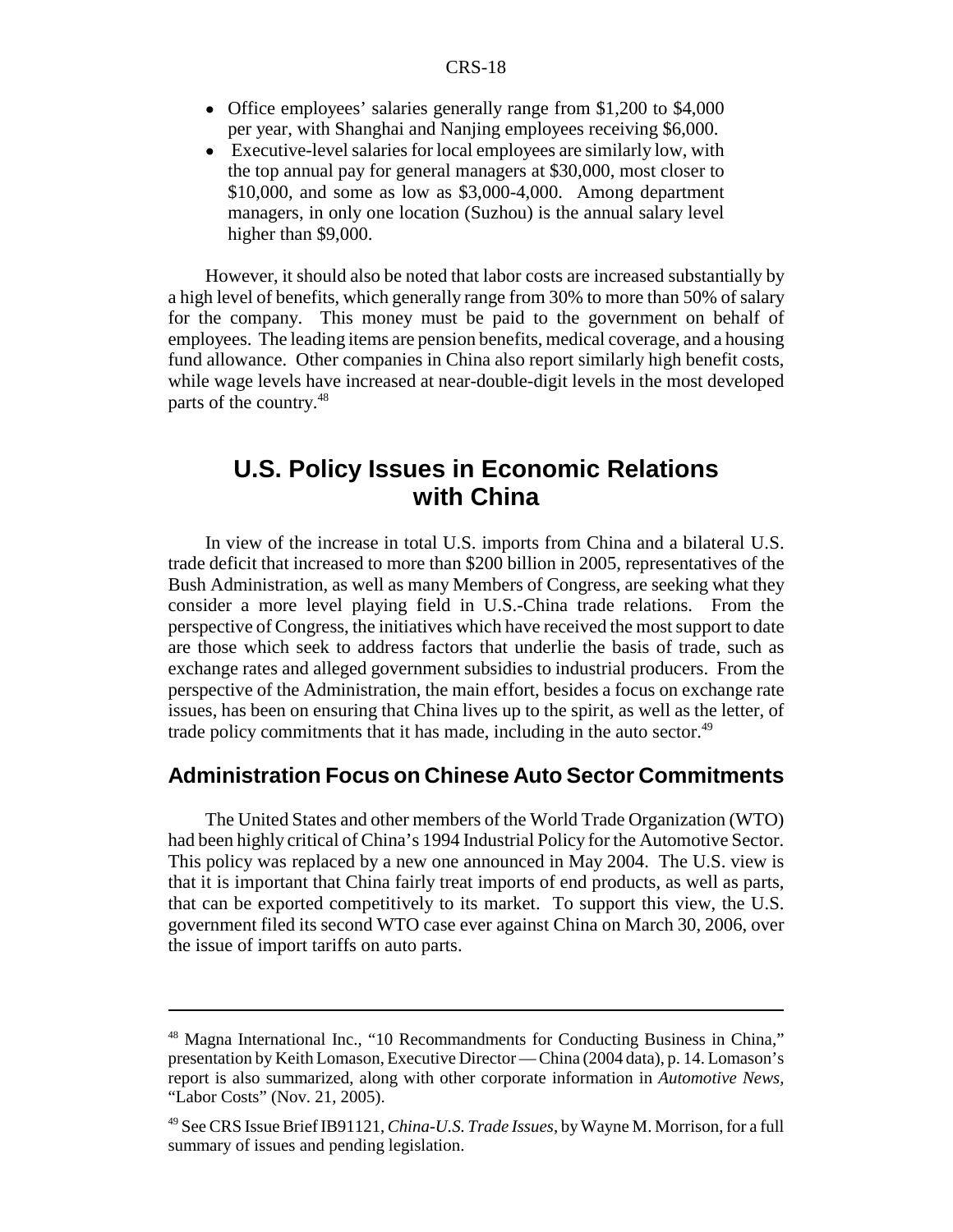#### CRS-19

The new Chinese auto policy of 2004 abolished many formal restrictions and domestic content rules. However, the U.S. Trade Representative (USTR) is concerned about the vague and unclear nature of many statements in the 2004 policy (such as how China plans to regulate imports in keeping with its new registration system for auto manufacturers, and whether China will effectively allow imports of complete knockdown kits).<sup>50</sup> Moreover, as cited above, the new policy still requires foreign-owned manufacturers in China to operate through joint ventures, in which their ownership is limited to no more than 50%.

The United States and other countries believe that the Chinese government may be seeking to establish de facto policies that would restore or maintain local content rules that it had to give up as part of its WTO Accession Agreement. With respect to formal tariff rules, China agreed to reduce its duties on imported cars and parts from much higher levels to a unified rate of 25% on imported vehicles and 10% on parts by July 1, 2006. According to the Commerce Department, it has kept to the staged reduction agreement that it negotiated in 1999; tariffs on cars and light trucks were down to 28% as of January 1, 2006 from starting levels of 51% or 61%, depending on engine capacity for vehicles.<sup>51</sup> However, China has subsequently established a regulation, "Measures on Importation of Parts for Entire Automobiles," which may effectively re-establish discrimination in favor of local content. Motor vehicle manufacturers are required to register their parts. If more than 60% of the value of a vehicle is accounted for by imported parts, the manufacturer must pay duties of 25% on all imported parts in the vehicle. The United States, the European Union and Japan expressed concern with this policy at the October 2005 WTO review of China's implementation of transitional measures. On March 30, 2006, the United States and the EU requested consultations with China on this issue, the first step in a WTO trade case.<sup>52</sup>

Another issue that has been of persistent concern has been protection of intellectual property rights in China. In April 2005, after a special review of Chinese efforts to comply with its commitments under WTO IPR rules, the Office of the U.S. Trade Representative placed China on its "Priority Watch" list for insufficient IPR enforcement. The United States has not been alone in these complaints. Later in 2005, the U.S. government, in addition to those of Japan and Switzerland, formally sought consultations with China on its IPR enforcement activities. IPR was the first

<sup>50</sup> Executive Office of the President. Office of the U.S. Trade Representative. *2004 National Trade Estimate Report on Foreign Trade Barriers* (April 2004). p. 79; World Trade Organization. "China's Transitional Review Mechanism: Communication from the United States," G/MA/W/58 (Doc. 04-3613, Aug. 31, 2004), p. 2.

<sup>51</sup> Information from U.S. Dept. of Commerce, International Trade Administration Office of China Enforcement, Feb. 23, 2006.

<sup>52</sup> USTR. *2005 Report to Congress on China's WTO Compliance* (Dec. 11, 2005), pp. 50-51; and, "US Files WTO Case Against China over Treatment of U.S. Auto Parts," press release (Mar. 30, 2006). European Commission. "EU Requests WTO Consultations with China on Auto Parts Tariffs," press release (Mar. 30, 2006). *Inside US-China Trade*, "USTR Visits China to Press Officials on IPR, Auto Parts" (Mar. 1, 2006); *Wall St. Journal*, "U.S. EU File Case at WTO Challenging China's Auto-Parts Tariffs" (Mar. 31, 2006), p. A4.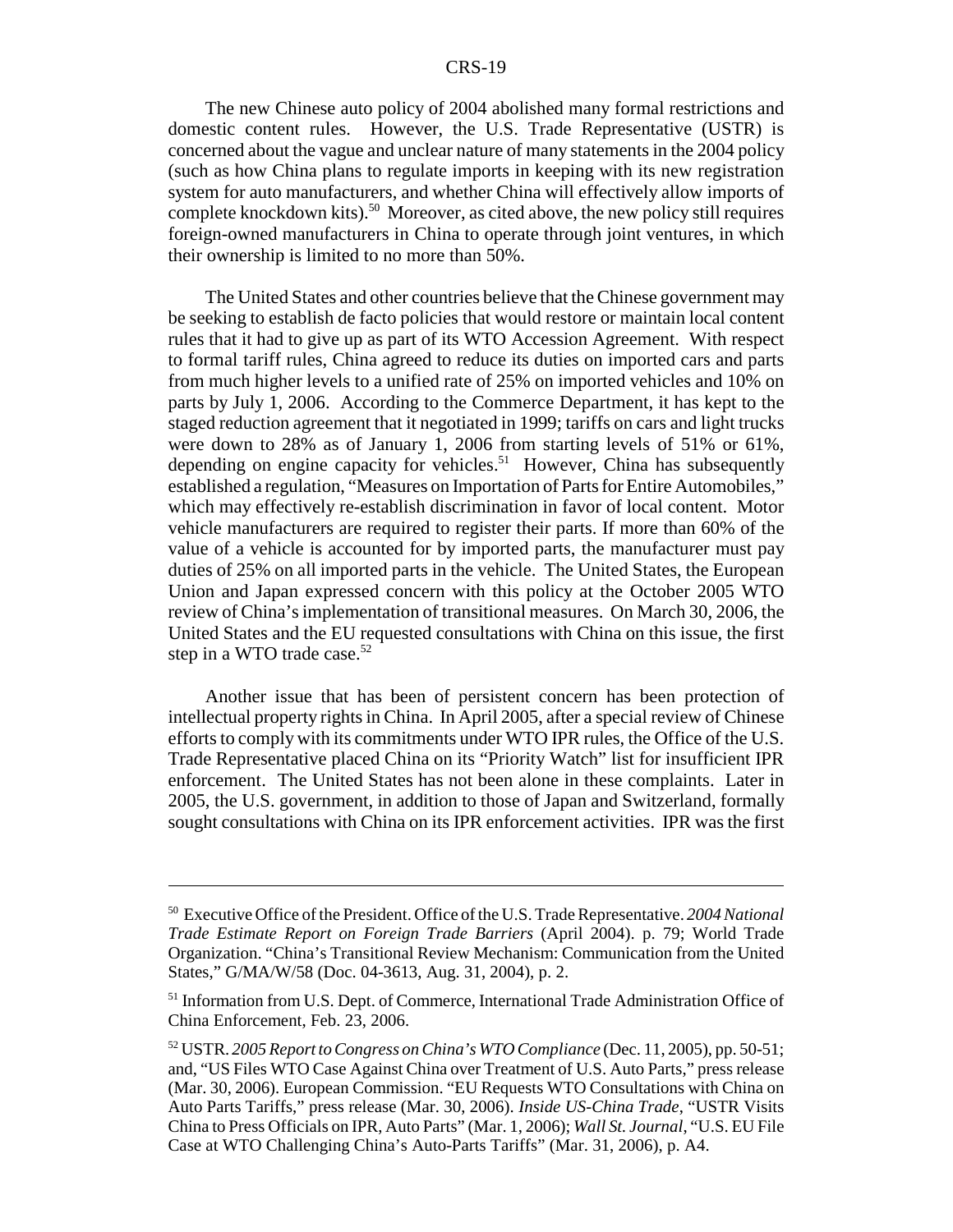subject listed under "implementation and compliance" issues in USTR's February 2006 "Top-to-Bottom" review of U.S.-China trade relations.<sup>53</sup>

IPR issues have created problems for U.S. and other foreign automotive manufacturers operating in China. The most notable case was the GM case against Chery, alleging that the local manufacture's QQ model was a copy of the Chevrolet Spark, a minicar designed by GM's Korean subsidiary Daewoo. After a Chinese court in September 2005 found that the design of the Spark was never patented in China, GM and Chery reached a separate settlement of all issues. Terms of the agreement are private, but reportedly Chery has agreed not to use its company name when marketing cars in the United States, because of its similarity to the well known Chevy trade name.<sup>54</sup>

The general attitude of China's manufacturers is expressed by Geely founder Li Shufu, who "studied" foreign-made vehicles by disassembling them in order to learn about fit, finish and assembly procedures. The *Inside China* report, quoting from a press source, states, "Li, by his own admission, was not concerned with intellectual property rights in his initial efforts to start his company."55 While the USTR is seeking to address IPR issues directly with the Chinese government, the next section includes a discussion of action taken by Congress to tighten the law against U.S. imports of counterfeit auto parts and other manufactured goods.

#### **Congressional Concerns with Competition from China**

While the Bush Administration has focused on market access in China, the emphasis in Congress has been on defending U.S. producers against what is perceived to be unfair competition from China. These efforts, which have increased in the  $109<sup>th</sup>$  Congress, have not been specific to the automotive industry, but have instead focused on the broader aspects of economic competition. The issues that have generated the most attention and that have led to bills that have made progress in Congress are the exchange rate question and U.S. trade remedies against Chinese government subsidies.

China's government has maintained a fixed exchange rate against the dollar, leading many U.S. manufacturers to claim that in two-way trade this is unfair, because China's currency value does not reflect the country's growing industrial competitiveness. S. 295, co-sponsored by Senators Charles Schumer and Lindsey Graham, would add a 27.5% tariff to all imports from China unless the President could certify within six months that China is no longer manipulating its exchange rate. It was included as an amendment to the Foreign Affairs Authorization Bill (S. 600, Title XXIX) on April 6, 2005, when the Senate voted 67-33 not to table the

<sup>53</sup> USTR. *U.S.-China Trade Relations — Top-to-Bottom Review* (Feb. 2006), pp. 14-15.

<sup>54</sup> *Inside China*, pp. 13-14; *Detroit News AutoInsider*, "GM Settles Piracy Dispute with Chinese Automaker" (Nov. 18, 2005); and, "GM and Chery Agree to Settle Legal Claims" (Nov. 19, 2005); *Wall St. Journal*, "GM Settles Legal Feud with Chinese Auto Maker" (Nov. 18, 2005).

<sup>55</sup> *Inside China*, p. 18.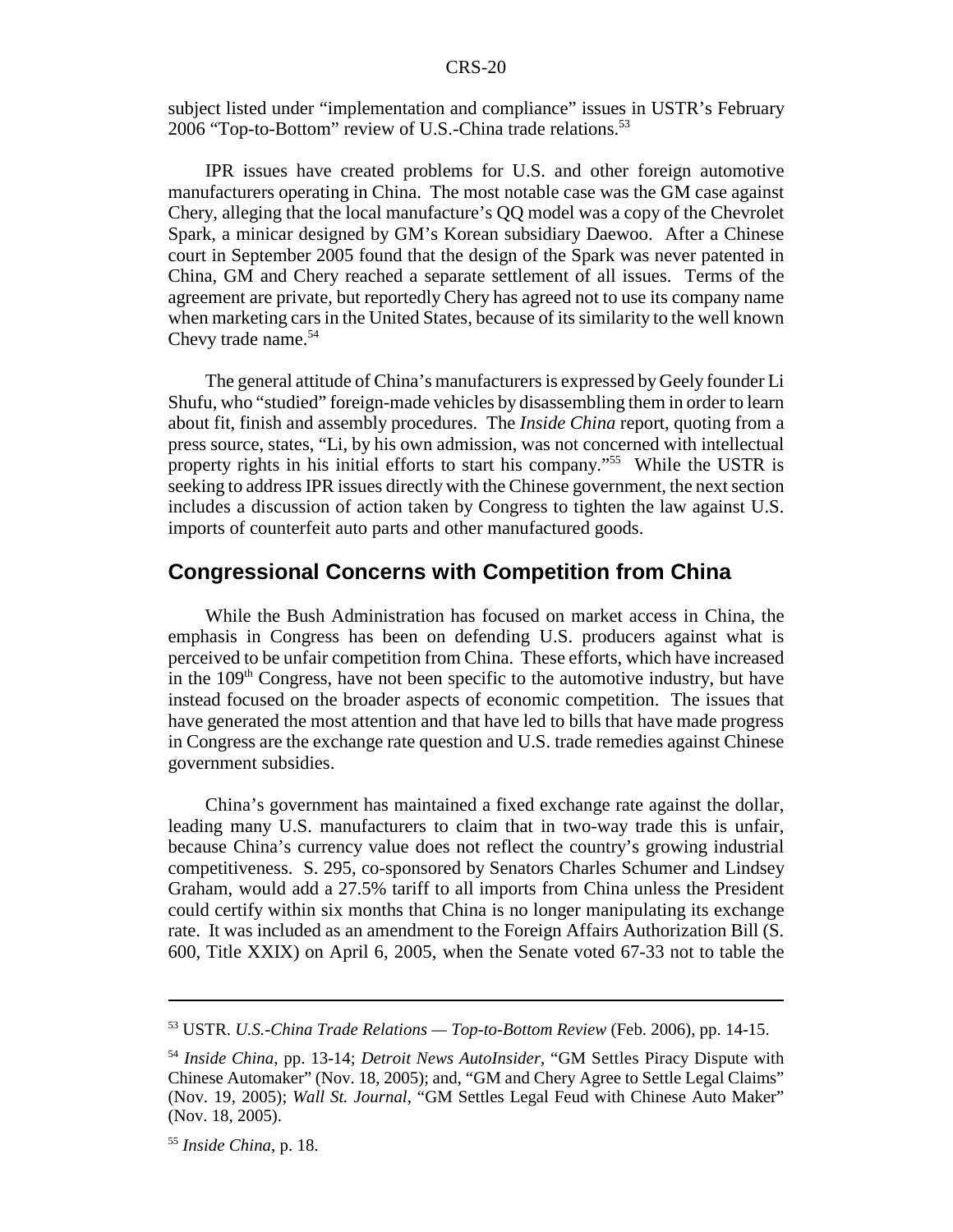amendment. The sponsors agreed to withdraw the amendment, provided they were guaranteed a floor vote within six months on S. 295. In July 2005 the Bank of China announced a new exchange rate policy, which tied its currency to an international currency "basket," rather than directly to the dollar — a policy change that had the effect of a slight upward revaluation. The Senate subsequently agreed further to postpone floor action in consideration of other steps that the Chinese government might take.<sup>56</sup>

Legislation has also moved that would allow U.S. producers to bring countervailing duty (CVD) cases against exporters alleged to be receiving subsidies from governments of countries that are designated nonmarket economies, such as China. Current Commerce Department enforcement policy is not to bring CVD cases in these circumstances, but rather to require U.S. producers to seek trade relief exclusively through antidumping laws.<sup>57</sup> On July 27, 2005, the House passed, by a vote of 255-168, H.R. 3283, a bill introduced by Representative Philip English, that would apply U.S. countervailing law to nonmarket economies (such as China), require extensive monitoring of China's commitments on trade and intellectual property rights, and require the Treasury Department to report on China's new currency mechanism.<sup>58</sup>

A number of Members, especially in the House, have voiced concerns that protection of the U.S. steel industry through trade remedy laws has hurt automotive parts producers. During the period of U.S. safeguard tariffs on a wide range of steel imports in 2002-03, they argued that higher domestic steel prices were hurting U.S. auto parts producers in competition with imported parts from China. But the price of steel has actually risen substantially since the safeguards were terminated. Therefore, some Members have turned their attention to the continuing impact of U.S. antidumping (AD) tariffs, which are applied to the importation of many steel mill products used in the automotive industry. Representative Joseph Knollenberg introduced a bill (H.R. 4217), which would amend U.S. AD/CVD law to require that the U.S. International Trade Commission take into account the harm that may result to industrial users when it considers the imposition of trade remedies. This bill has gained 40 co-sponsors. It has been referred to the House Ways and Means Committee.

Representative Knollenberg also sponsored legislation aimed at aiding U.S. auto parts manufacturers and other manufacturers concerned about imports of counterfeit products, especially from China. Legislation that he introduced in the early days of the 109<sup>th</sup> Congress sought to make illegal the production and trafficking

<sup>56</sup> CRS Report RS21625, *China's Currency Peg: A Summary of the Economic Issues*, by Wayne M. Morrison and Marc Labonte. See floor speeches of co-sponsoring Sens. Graham and Schumer on Nov. 16, 2005 (*Congressional Record*, pp. S12924-95). The principal cosponsors announced in March 2006 a further indefinite postponement of seeking action on the measure, following discussions with high-level representatives of the Chinese government; see *New York Times*, "Trade Truce with China in the Senate" (Mar. 29, 2006).

<sup>57</sup> For details on this issue, see CRS Report RL32371, *Trade Remedies: A Primer*, by Vivian C. Jones.

<sup>58</sup> CRS Issue Brief IB91121, *China-U.S. Trade Issues*, by Wayne M. Morrison.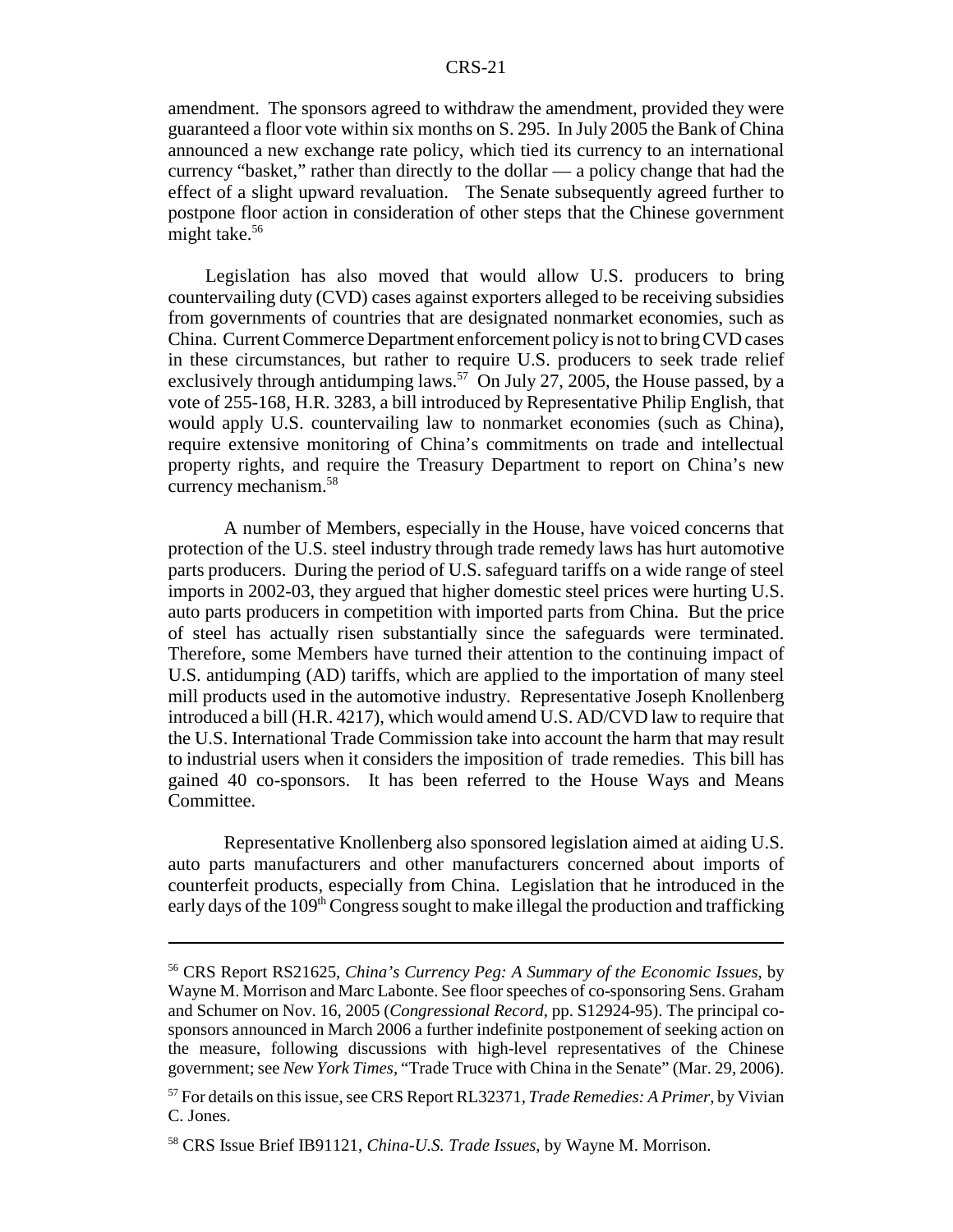of fake labels and packaging for counterfeit products. The measure was passed without opposition in both houses, and signed into law by President Bush on March 16, 2006 (P.L.109-181).<sup>59</sup>

# **Conclusion**

There appears to be a consensus among observers of both the global automotive industry and the industry in China that China is not yet ready to challenge the major international producers of fully assembled vehicles in their home markets. Most of the sources reviewed in the context of the present report talk about a competitive Chinese industry in a five-to-ten year time frame — or even longer.

The British experts Graeme Maxton and John Wormald rate China, among countries still trying to develop an independent auto industry, as having the best chance of doing so. But they are skeptical that China, with a state-developed plan for the industry and the world's largest market potential, can achieve this goal within the near term. Each additional one million vehicles sold per year in China, they noted, is the equivalent of one week's worth of sales in the advanced industrial countries. Even if China succeeds in creating an export industry, its greatest impact in the markets of industrial countries may be in small, low-priced vehicles, which many companies already import rather than producing locally.<sup>60</sup>

China's impact on the automotive parts industry is much more at hand. Already China is a major supplier of parts to the United States, and the only one (if the European Union is counted as a single entity), whose parts exports are not linked to the export of vehicles. Many U.S. companies, both nameplate automotive manufacturers and parts suppliers, have set up operations in China, and parts from those operations are increasingly being circulated in global trade. Moreover, Chinese companies themselves have become active in this business, especially in the aftermarket. Beyond the aftermarket, however, Chinese-made parts and equipment are being used by original equipment manufacturers in assembled vehicles. The pressure to use Chinese parts will likely increase as the major international vehicle manufacturers increase their commitment to production in China for the sake of the local market there. It is thus likely that Chinese production will be increasingly integrated into international motor vehicle and parts production and distribution networks.

This gives Chinese firms direct access to the U.S. "just-in-time" automotive manufacturing market, but also allows them firsthand access to and experience with modern U.S. technology. The Chinese government has a plan to use this knowledge and skill base ultimately to create an independent, world-class motor vehicle industry, including a presence in export markets. Japan and Korea, it will be noted, also had such government plans. Their countries did succeed in creating modern

<sup>59</sup> White House. "Fact Sheet: President Bush Signs the Stop Counterfeiting in Manufactured Goods Act," press release (Mar. 16, 2006).

<sup>60</sup> Maxton and Wormald, *Time for a Model Change*, pp. 127-36; see the discussion on China in CRS Report RL32883.